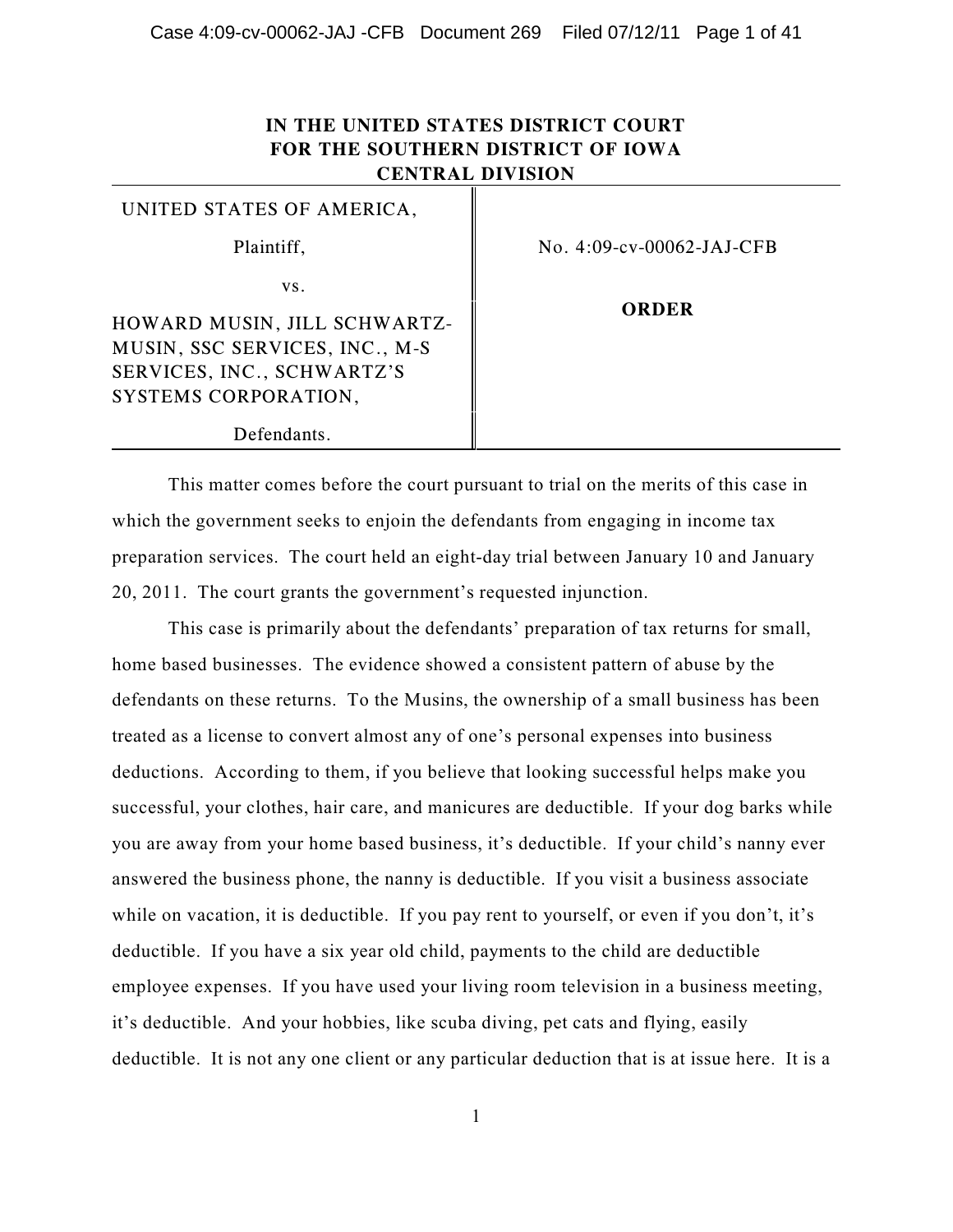wholesale pattern of taking deductions without justification that entitles the government to injunctive relief.

The Court makes the following findings of fact and conclusions of law.

# **I. FINDINGS OF FACT**

### **A. Background**

Defendants Jill Schwartz-Musin and Howard Musin are income tax preparers who specialize in preparing returns for home-based business. Musin and Schwartz-Musin primarily conduct business through Corporate Defendant SSC Services, Inc., but Schwartz-Musin also operates Corporate Defendants M-S Services, Inc. and Schwartz's Systems Corporation.

Schwartz-Musin worked for the IRS between 1972 and 1978, for part of that time as a Special Agent in the Criminal Investigation Division. (Tr. 25:2-8). Schwartz-Musin began preparing federal tax returns for clients in 1982. (Tr. 26:5-9). In 1987, she was barred from representing taxpayers in disputes with the IRS for falsely holding herself out to customers as a CPA. (Ex. 1027, Tr. 44:17-18). In particular, the IRS found:

> Ms. Schwartz executed powers of attorney, Form 2848, indicating that she was a CPA licensed to practice in the state of Iowa. A check with the Iowa Society of Certified Public Accountants determined that this was not true.

. . .

The District Director's position is that by using the designation CPA in her dealings with the Internal Revenue Service when she was not a CPA, Ms. Schwartz gave false or misleading information to the Department of the Treasury and its employees [violating Section 10.51(b) of Circular 230].

(Ex. 1027). Schwartz-Musin appealed the District Director's decision, stating "I used CPA to mean current power of attorney." (Ex 1026, Tr. 41:24-42:10). The IRS Director of Practice affirmed the District Director's decision, stating that "[Schwartz-Musin] is familiar with tax and accounting matters and as such should have reasonably known that by using the initials CPA on official forms these initials would be construed to mean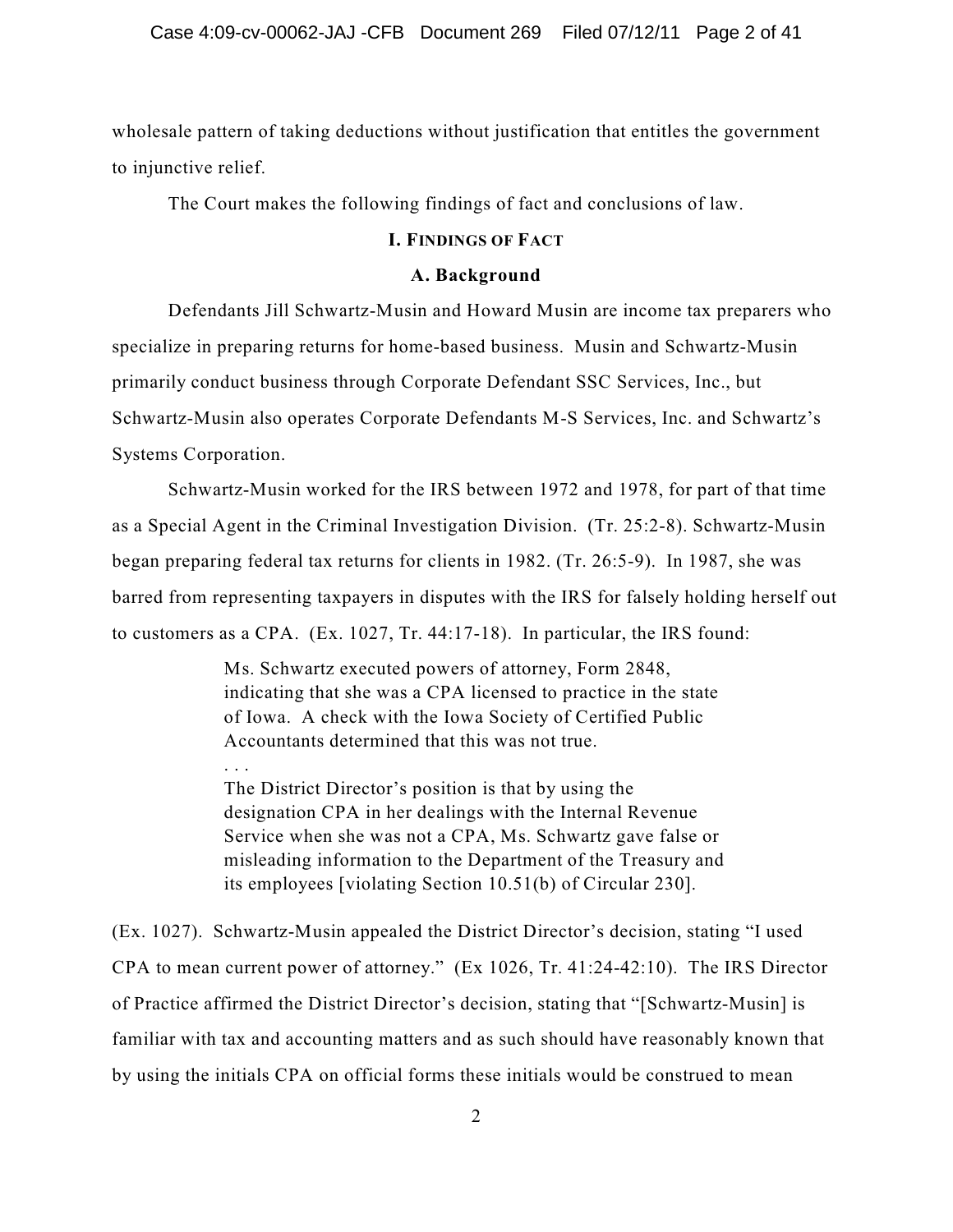Certified Public Accountant." (Ex. 1027).

Despite the IRS bar, Schwartz-Musin continued to represent clients before the IRS, submitting documents to the IRS during client audits, (Tr. 54:13-23), and once accompanying a client to an audit and answering questions posed by the examiner. (Tr.  $61:8-62:1$ ).

During audits in 1996 and 1997, Schwartz-Musin submitted back-dated leases to the IRS in an attempt to substantiate deductions she took for clients' rent expenses. In 2000, a grand jury in the Southern District of Iowa indicted Schwartz-Musin on eleven counts of obstructing the administration of the internal revenue laws and four counts of willfully failing to file federal income tax returns for her corporation. *United States v. Musin*, No. 4:00-CR-66 (S.D. Iowa July 28, 2000). Schwartz-Musin pled guilty in this Court to one count of obstructing the administration of internal revenue laws in violation of 26 U.S.C. 7212(a). *Id*. She received a sentence of ninety days in a community corrections facility, five months of home confinement, one year of probation, and a \$15,000 fine. *Id.*

Howard Musin has been working with Schwartz-Musin since approximately 1991, and they prepare returns through SSC Services, Inc. (Tr. 33:12-13). Schwartz-Musin stopped signing returns in 2002 or 2003, and Howard Musin now reviews and signs all returns prepared by SSC Services, including those prepared by Schwartz-Musin. (Tr. 36:18-19). Musin is an enrolled agent and is qualified to represent clients before the IRS. (Tr. 957:11-23). Schwartz-Musin works for SSC Services as an independent contractor through her corporation M\_S Services, Inc.<sup>1</sup> (Tr. 30:5-9). Currently, Musin and Schwartz-Musin both perform preliminary work on returns, which involves examining a client's income and expense information, sometimes during an interview,

 $<sup>1</sup>$  She was also formerly an officer and employee os Schwartz's System Corporation, but</sup> that corporation no longer has employees and is not currently receiving income.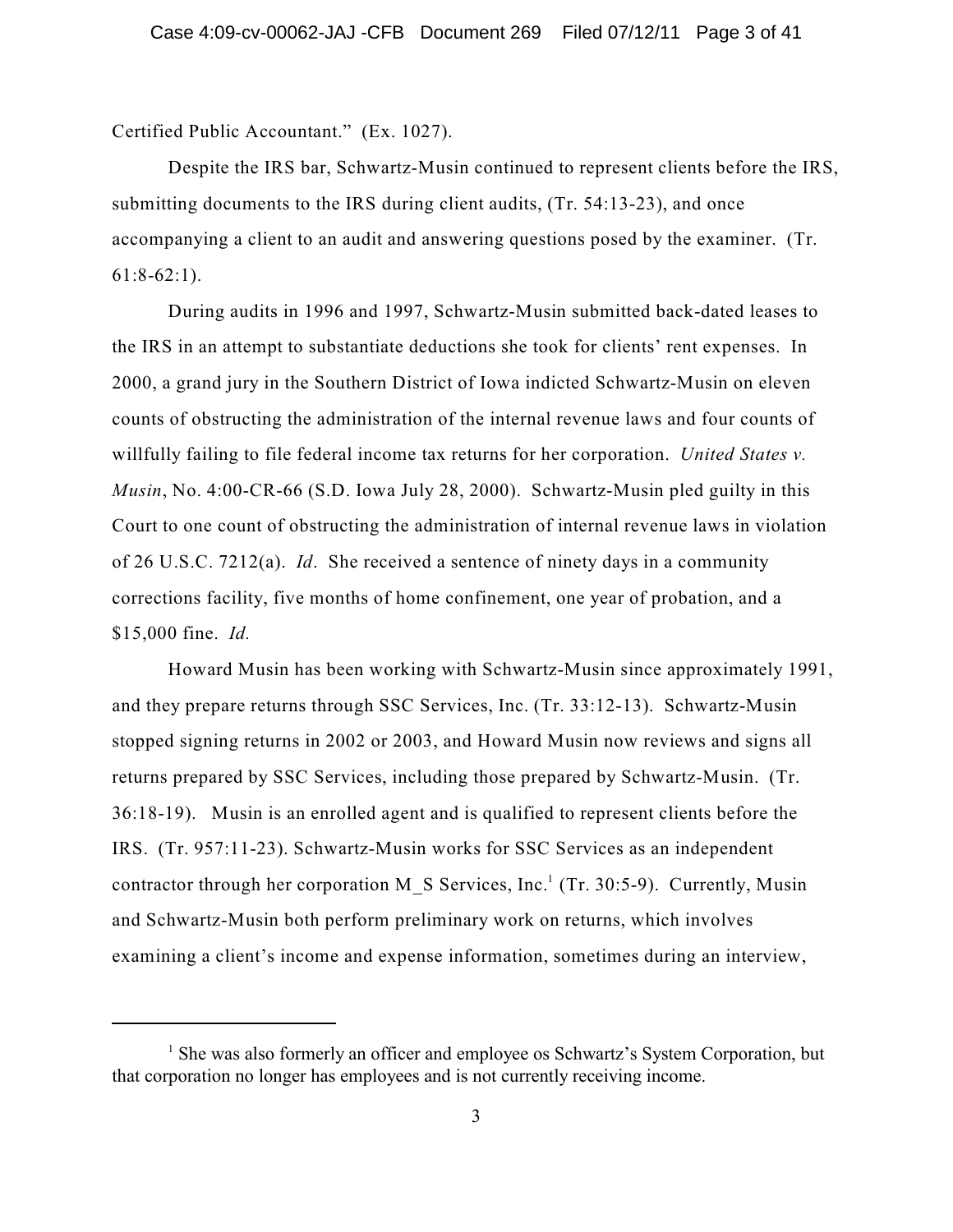and then entering the information into a computer program that generates federal returns.<sup>2</sup>

As part of its investigation of Defendants, the IRS audited 168 of Defendants' clients' tax returns from tax years 2003 to 2006. (Tr. 66:25-67:1). The IRS found almost all of those audits to contain inaccuracies – predominantly improper deductions – which have resulted in this litigation.

# **B. Schwartz-Musin's Tax Philosophy**

Schwartz-Musin's remark during a March 12, 2005 speech aptly summarizes her tax preparation philosophy<sup>3</sup>: "I think that you can write off just about everything that you do in your personal life through your business. " (Ex. 1537). And when asked at trial whether she can "call just about anything anything" on a return, Schwartz-Musin answered "I suppose given the right set of circumstances that would be true." (Tr. 196:22-25).

Schwartz-Musin has given presentations to clients and potential clients, encouraging them to "write off their lifestyle." To that end, she urges people to "be creative . . . and look at the kind of lifestyle that you have . . . and if you can find a way to write that off because you're now self-employed." (Ex. 1534). In a March 25, 2002 presentation, Schwartz-Musin advised clients on how to write off personal vacations:

> And if you want to take a trip – let's say you live in Iowa ... And so we have a lot of snow birds, and people go down to Texas or they go out to Arizona or they go over to California,

 $2$  Prior to 2009, the preliminary work was recorded on an "input sheet," the data from which would later be entered into a computer program that generated returns.

<sup>&</sup>lt;sup>3</sup>The Court finds that Schwartz-Musin's presentations and tax philosophy are relevant here because they are probative of Defendants' intent to understate their clients' tax liability. In particular, the Court finds Defendants' claim that they trustingly rely upon information provided by their clients to be undermined by Schwartz-Musin's promotion of a "write-off-your-lifestyle" approach to tax preparation. After telling clients to write off their lifestyle, Defendants cannot hide behind inaccurate expense reports and recite the defense that they trust and do not audit their clients.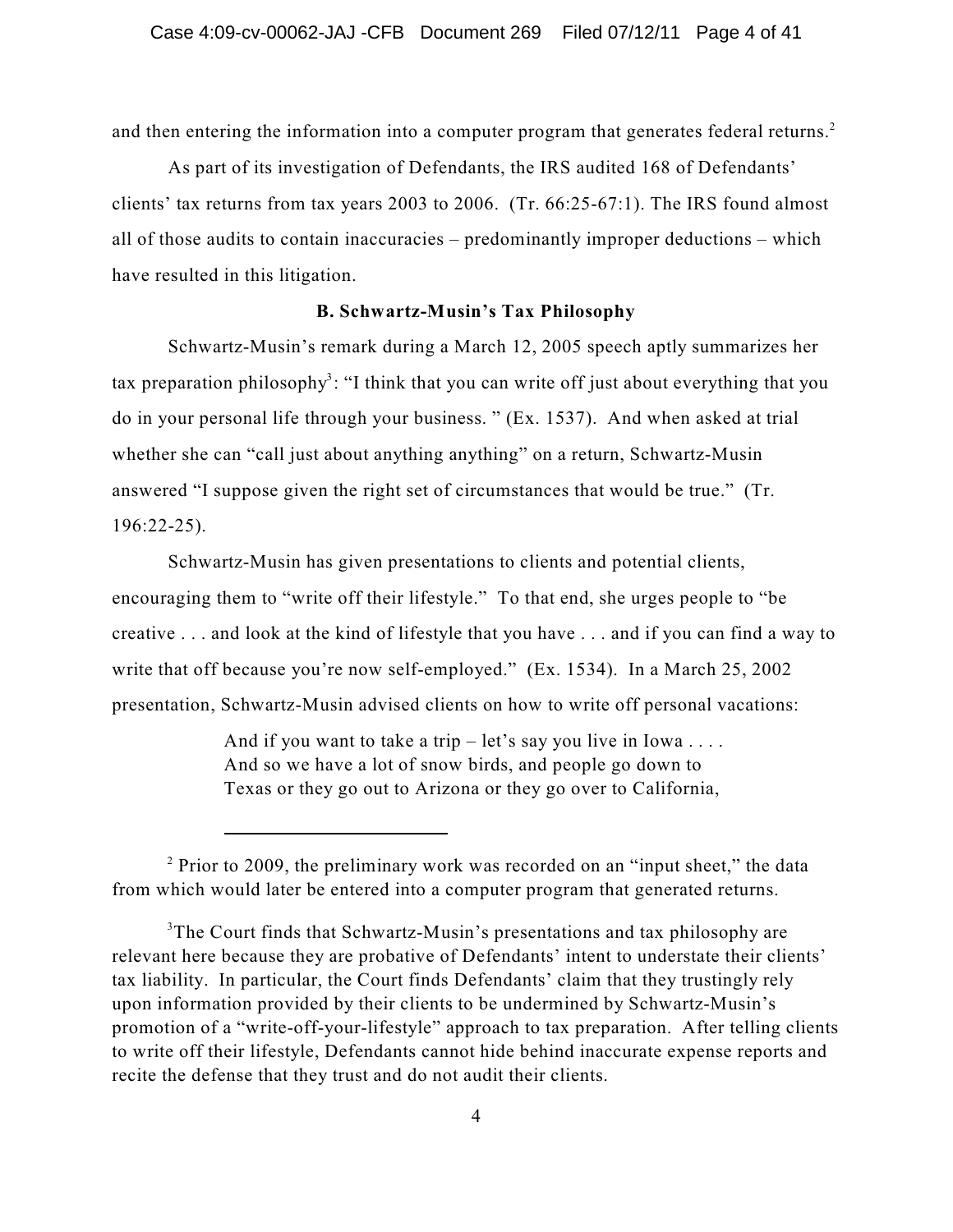and they enjoy the winter. And let's say you're in a position where you'd like to do that. Well, what you need to do is find a way of writing off that two-week trip or two-month trip, however long you're going to be gone.

(Ex. 1534).

Schwartz-Musin also advises clients to pay their children – some younger than six years old – to do chores for the business and to deduct salaries paid to the children as business expenses. (Ex. 1534, 1537). Similarly, she advises potential clients to employ their relatives in their business in order to make family-related travel a business deduction:

> You want to go visit your mother for Thanksgiving . . . . If you're self-employed and you sponsor your mom into your business, now you're going to meet with your distributor. All of a sudden, that trip for Thanksgiving is a deductible business trip.

(Ex. 1534). Schwartz-Musin even advised clients that they could deduct ordinary books purchased at airports during travel as an "ordinary and necessary" business expense. (Ex. 1536).

A common example of Schwartz-Musin's "write-off-your-lifestyle" philosophy is the deduction of "image" expenses. In the same 2005 teleconference, she explains:

> If you buy things that are either mandated by your company or that have a logo, a company logo on them, or they're ordinary and necessary for what you're doing, they are deductible business expenses. Now obviously for Mary Kay, Mary Kay has a director suit every year, so the director suit is deductible. But then you have to have shoes and a purse and a blouse and maybe a scarf to wear with that suit, that all becomes a deductible business expense, as well as the cost of having the suit cleaned or washing the blouses. If you have to buy formal clothes for a presentation or a suit for a presentation, that also is a deductible business expense. . . . Because again, it's your entire image, and that is the image that's listed on our sheet.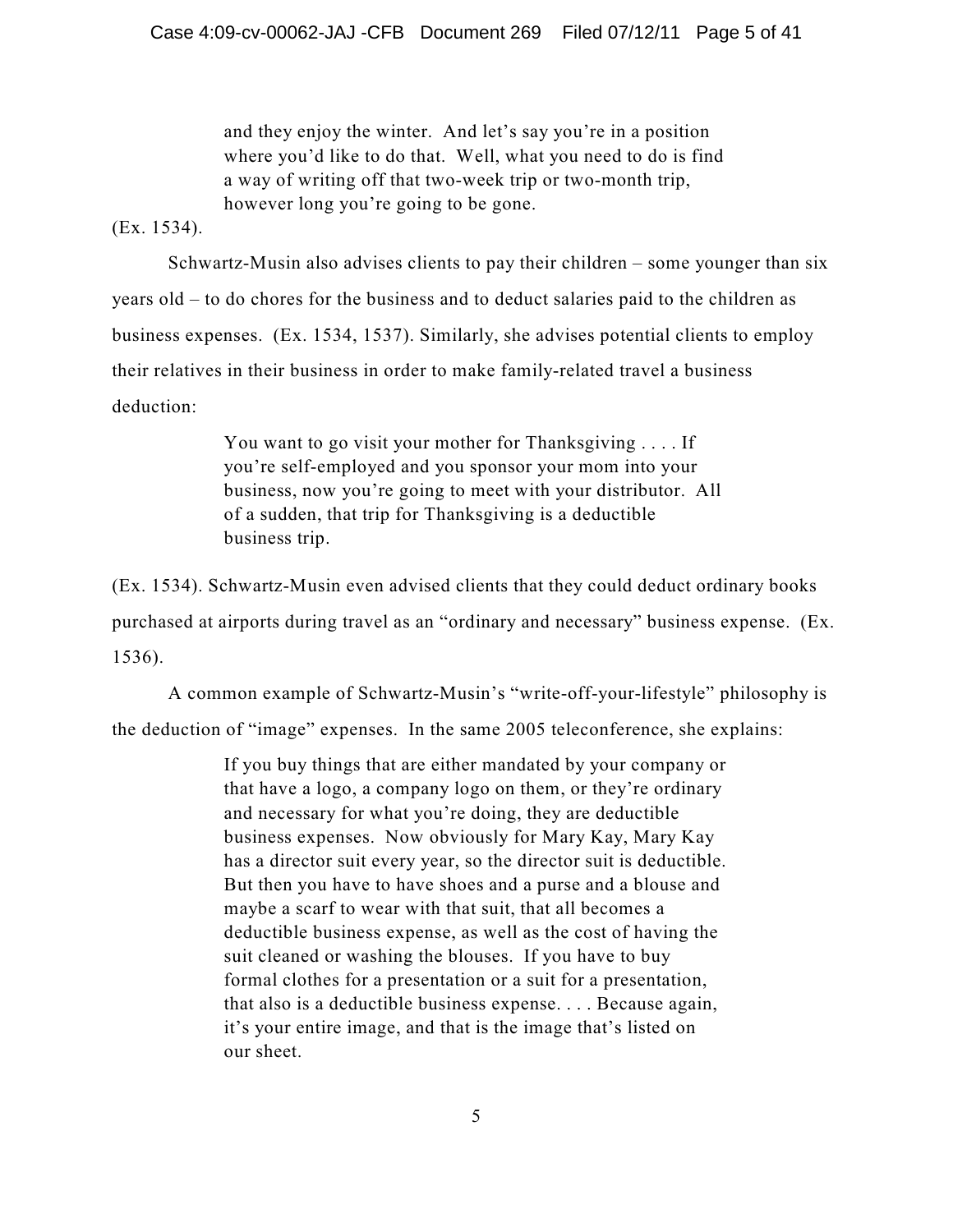(Ex. 1536). She believes this applies equally to expenses for hair care, nail care, and makeup and has taken numerous deductions on behalf of clients for these kinds of expenses since approximately 1996 or 1997. (Tr. 182:5-8).

# **C. Misrepresentations of Qualifications**

SSC Services has never employed a CPA, but Musin and Schwartz-Musin have represented otherwise on multiple occasions. From 2004 through 2008, SSC Services sent each of its clients a privacy policy, which began as follows:

> CPAS, LIKE ALL PROVIDERS OF PERSONAL FINANCIAL SERVICES, ARE NOW REQUIRED BY LAW TO INFORM THEIR CLIENTS OF THEIR POLICIES REGARDING PRIVACY OF CLIENT INFORMATION. CPAS HAVE BEEN AND CONTINUE TO BE BOUND BY PROFESSIONAL STANDARDS OF CONFIDENTIALITY THAT ARE EVEN MORE STRINGENT THAN THOSE REQUIRED BY LAW. THEREFORE, WE HAVE ALWAYS PROTECTED YOUR RIGHT TO PRIVACY.

(Ex. 1470). Any client reading this policy would be mislead to think that someone at SSC Services was, in fact, a CPA.

Schwartz-Musin also misrepresented her qualifications in emails with clients. In a January 09, 2007 email, Schwartz-Musin explicitly told a client that she was a CPA but that she did not advertise her qualifications publicly to avoid potential liability. (Ex. 1110). Similarly, in response to another client's email seeking a CPA to join the Direct Sellers Women's Association, Schwartz-Musin failed to clarify in her reply that she was not, in fact, a CPA. (Ex. 1519).

Schwartz-Musin has also misrepresented her qualifications to the IRS. On eight separate occasions from April 30, 2001 to September 23, 2003, Schwartz-Musin submitted false information on a Power of Attorney and Declaration of Representative Form 2848 to the IRS. (Exs. 1011-1018). On each Form 2848, Schwartz-Musin signed her name under penalty of perjury stating, "I am not currently under suspension or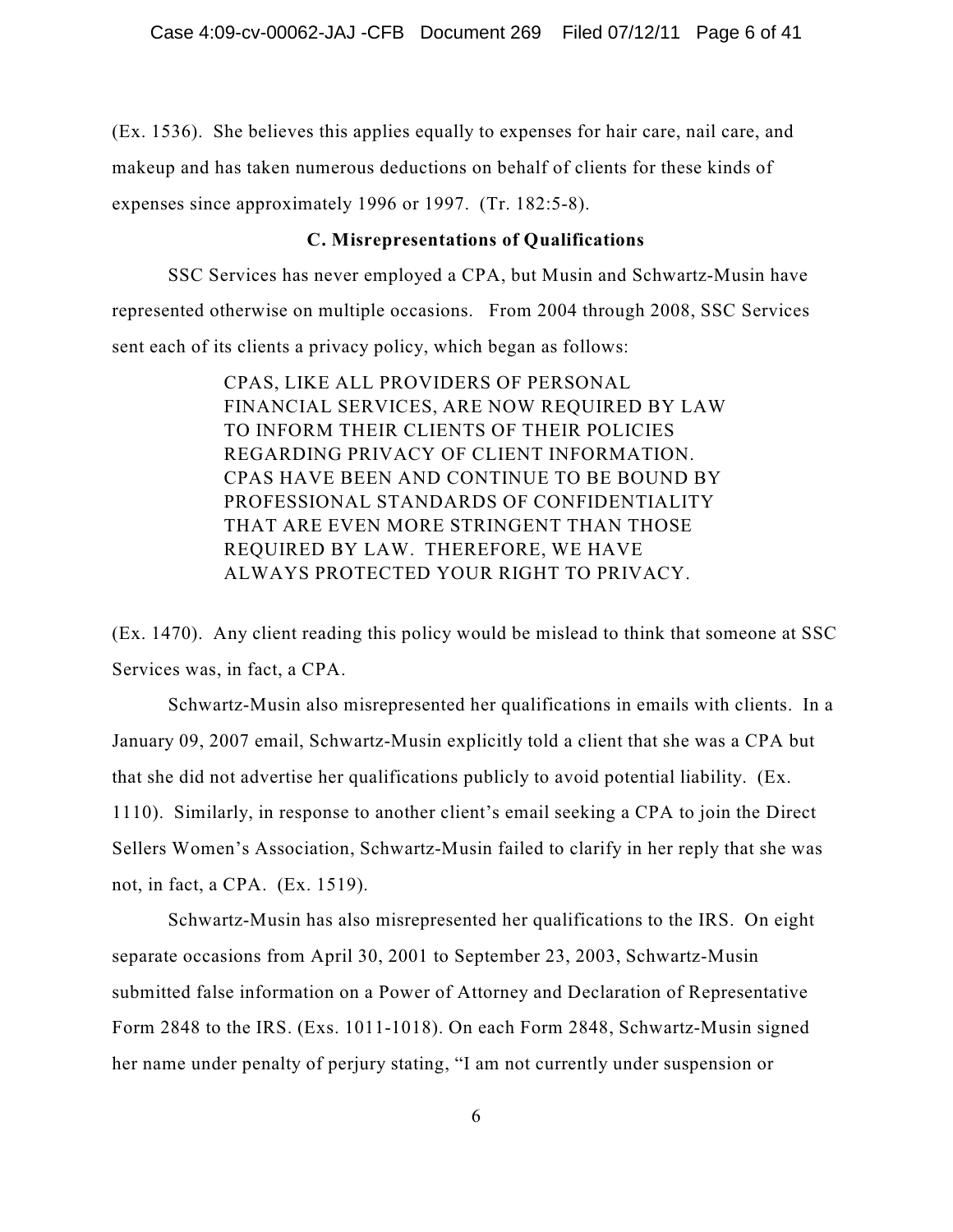disbarment from practice before the Internal Revenue Service." (Exs. 1011-1018). As discussed earlier, however, Schwartz-Musin was under disbarment when she submitted the forms. Additionally, Schwartz-Musin made what the Court finds to be a intentionally misleading mark on each 2848, which had the effect of misrepresenting her qualifications. The relevant portion of a form was completed by entering a handwritten letter on a blank line: a "b" signified the filer was a CPA and an "h" signified the filer was an unenrolled preparer. Schwartz-Musin's entry on each form was equivocal but looked more like a "b" than an "h," falsely indicating she was a CPA. (Exs. 1011-1018).

As with so many issues in this case, it is the pattern of misconduct here that is telling. Defendants attempted to explain away each of these misrepresentations as the result of oversights or miscommunications, but the undeniable pattern of misrepresentation belies such innocent explanations. The Court notes further that Schwartz-Musin was barred from representing clients before the IRS for conduct of exactly this sort in 1987.

# **D. Image Expense Deductions**

Defendants have deducted so-called image expenses on behalf of clients since 1996 or 1997. Defendants have admitted to taking the following image expense deductions:

| <b>Client</b>                 | Year | Amount     |
|-------------------------------|------|------------|
| George and Barbara Hasselmann | 2003 | \$1,566.00 |
| Hasselmann, Inc.              | 2004 | \$1,999.00 |
| Hasselmann, Inc.              | 2005 | \$1,945.00 |
| Ulrich Associates, Ltd.       | 2003 | \$5,928.00 |
| Ulrich Associates, Ltd.       | 2004 | \$2,629.00 |
| Ulrich Associates, Ltd.       | 2005 | \$1,407.00 |
| Doris Johnson                 | 2003 | \$2,541.00 |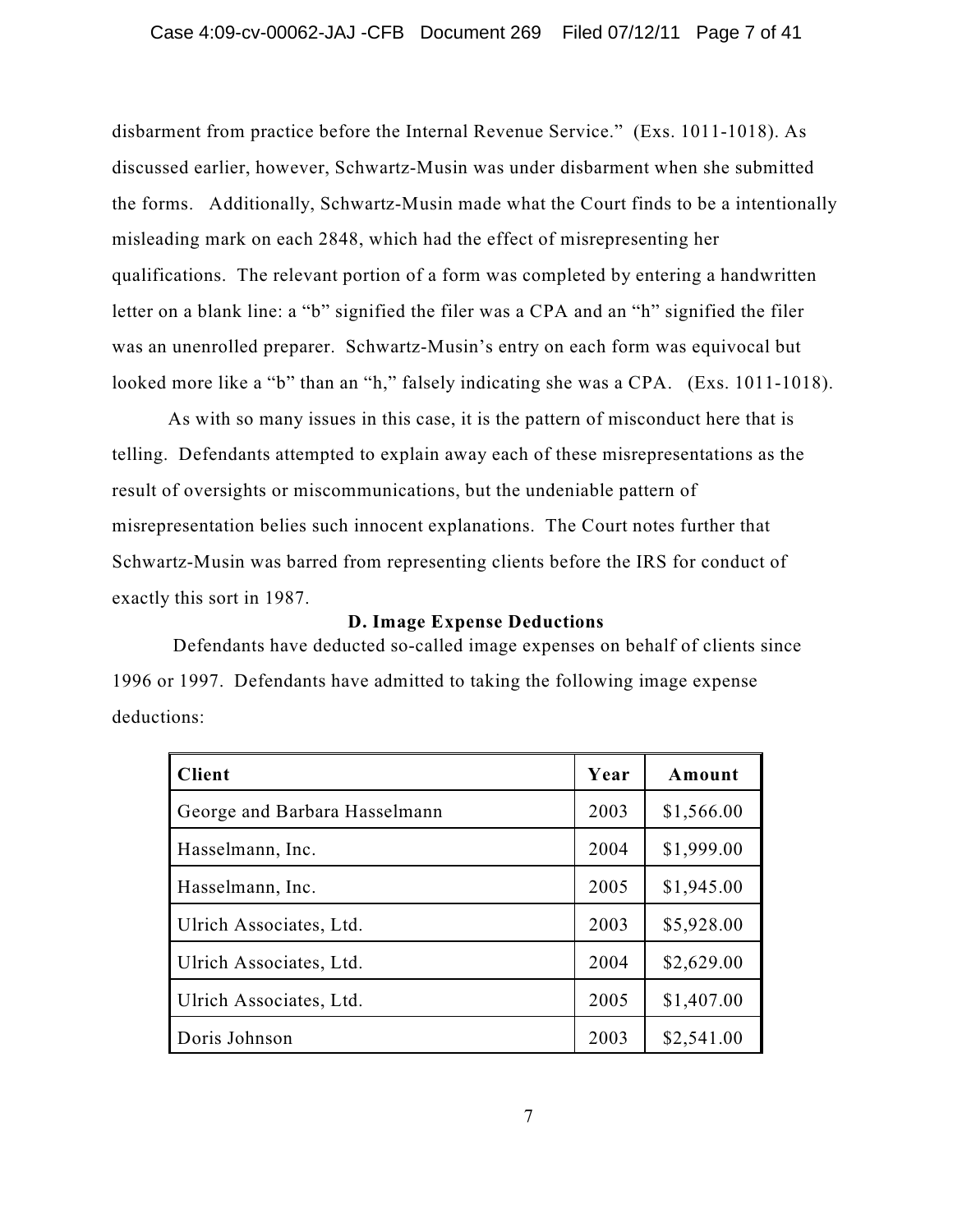| Doris Falk Johnson, Inc                 | 2004             | \$4,086.00             |
|-----------------------------------------|------------------|------------------------|
| Doris Falk Johnson, Inc.                | 2005             | \$5,553.00             |
| Midwest Distribution, Inc.              | 2003             | \$10,966.42            |
| Midwest Distribution, Inc.              | 2004             | \$4,992.00             |
| Gottlieb Associates                     | 2003             | \$2,162.00             |
| Gottlieb Associates                     | 2004             | \$2,125.00             |
| <b>Gottlieb Associates</b>              | 2005             | \$2,068.00             |
| <b>Toovell Associates</b>               | 2003             | \$2,077.00             |
| <b>Toovell Associates</b>               | 2005             | \$3,135.00             |
| Becker Chaney & Associates              | $2003 -$<br>2005 | Unspecified<br>Amounts |
| <b>Nolan Enterprises</b>                | 2004             | \$6,257.00             |
| <b>Nolan Enterprises</b>                | 2005             | \$1,158.00             |
| RA Pryor Enterprises, Inc.              | 2005             | \$1,857.00             |
| Robert and Jenny Williams               | 2003             | \$1,622.00             |
| Robert and Jenny Williams               | 2004             | \$3,999.00             |
| Robert and Jenny Williams               | 2005             | \$4,402.00             |
| Leland and Brenda Burns                 | 2003             | \$2,000.00             |
| Leland and Brenda Burns                 | 2004             | \$900.00               |
| Leland and Brenda Burns                 | 2005             | \$1,250.00             |
| <b>Better Life Enterprises</b>          | 2003             | \$1,333.00             |
| <b>Better Life Enterprises</b>          | 2004             | \$901.00               |
| <b>Better Life Enterprises</b>          | 2005             | \$632.00               |
| Howard Clark and Christine Dupond Clark | 1998             | \$939.00               |
| Howard Clark and Christine Dupond Clark | 1999             | \$1,190.00             |
| Howard Clark and Christine Dupond Clark | 2000             | \$426.00               |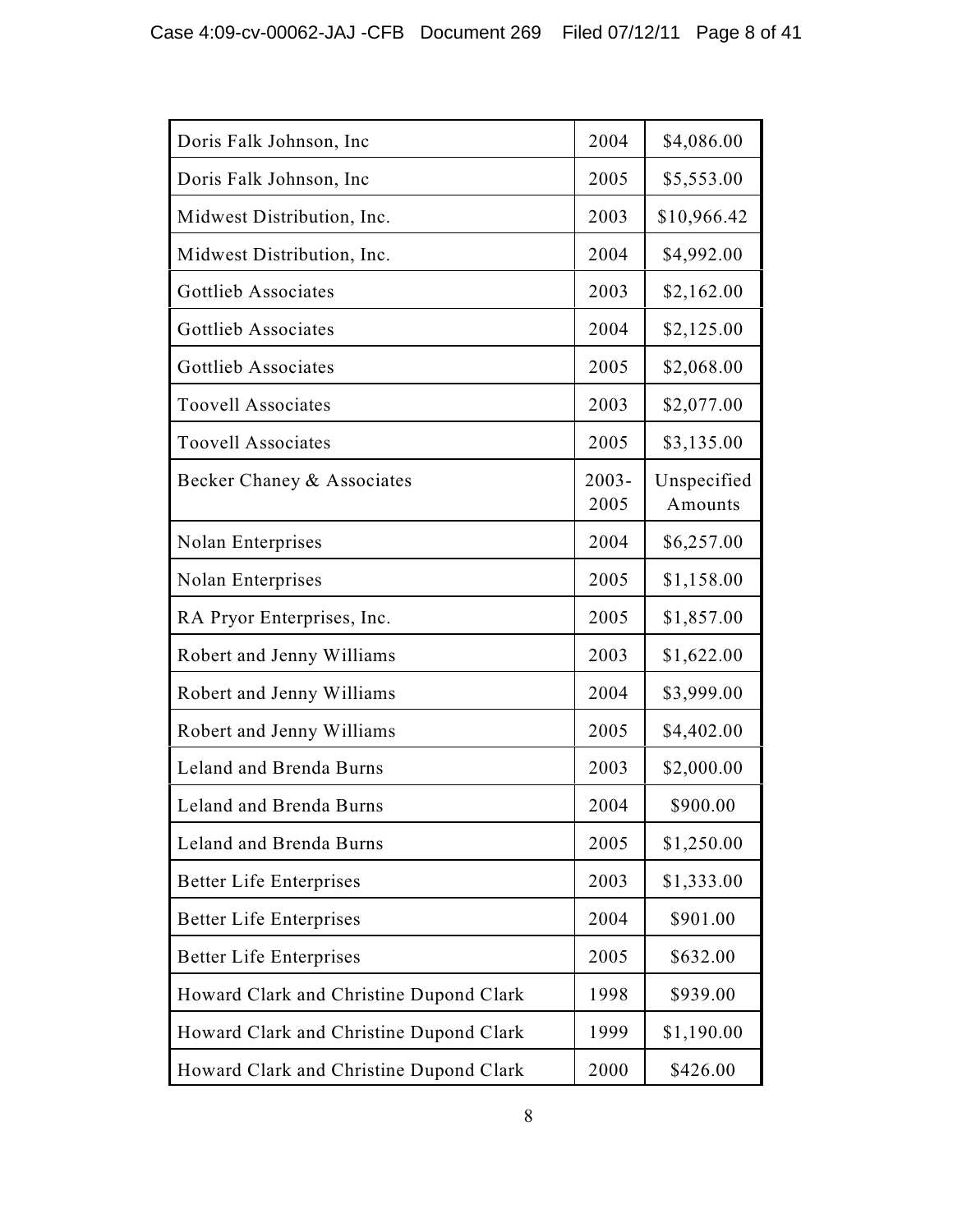| Howard Clark and Christine Dupond Clark | 2001 | \$408.00   |
|-----------------------------------------|------|------------|
| Stephen & Lyndell Sheets                | 2003 | \$1,031.00 |
| Stephen & Lyndell Sheets                | 2004 | \$1,511.00 |
| Stephen & Lyndell Sheets                | 2005 | \$1,826.00 |

(Ex. 1241). Most of these deductions were for hair and nail care, makeup, or clothing. The deductions were not limited to expenses for products sold by the companies themselves. (Tr. 189:25-190:2). Instead, many relate to third-party products and services. For instance, Defendants deducted \$992.79 in purchases at Neiman Marcus for Ulrich Associates, Ltd. in 2004. (Exs. 1035, 1036). On Toovell and Associates' 2005 return, Defendants deducted \$3,167.28 in image expenses for purchases at clothing stores such as J.Crew, Victoria's Secret, and Bloomingdales, as well as various salons. (Ex. 1089, Tr. 212:1-213:7). Rather than consider the appropriateness of the expenses, Schwartz-Musin explained to Brenda Bruns of ABS Associates that she measures the appropriateness of image expenses "more in relationship to what your income is [than] what is allowed."<sup>4</sup> (Ex. 1109, 1519).

Defendants claim to no longer take image deductions because "it is not worth the fight" with the IRS. (Tr. 988: 18-24). However, Defendants did not stop taking the deductions upon learning the IRS considered them improper. Instead, Defendants deducted the same expenses under different names. For instance, Defendants listed \$1,566 in image expenses as "Supplies" on the 2003 federal return for Hasselmann, Inc.

<sup>&</sup>lt;sup>4</sup> In fact, Defendants applied this philosophy to more than just image expenses when they prepared returns for R.S. Tyson, Inc. in 2006, when both its total income and total deductions equaled \$163,989. (Ex. 1191). In that year, Defendants claimed a \$47,000 deduction for "contract labor" on behalf of the company. (Ex. 1191). That \$47,000 was not actually paid to contract laborers, however, but was money that the Tysons claim to have taken out of the business. (Tr. 366:19-21). Defendants claim that it was merely coincidence that the \$47,000 in contract-labor deduction happened to zero-out the company's annual income in 2006. (Tr. 368:18-20). The Court finds differently.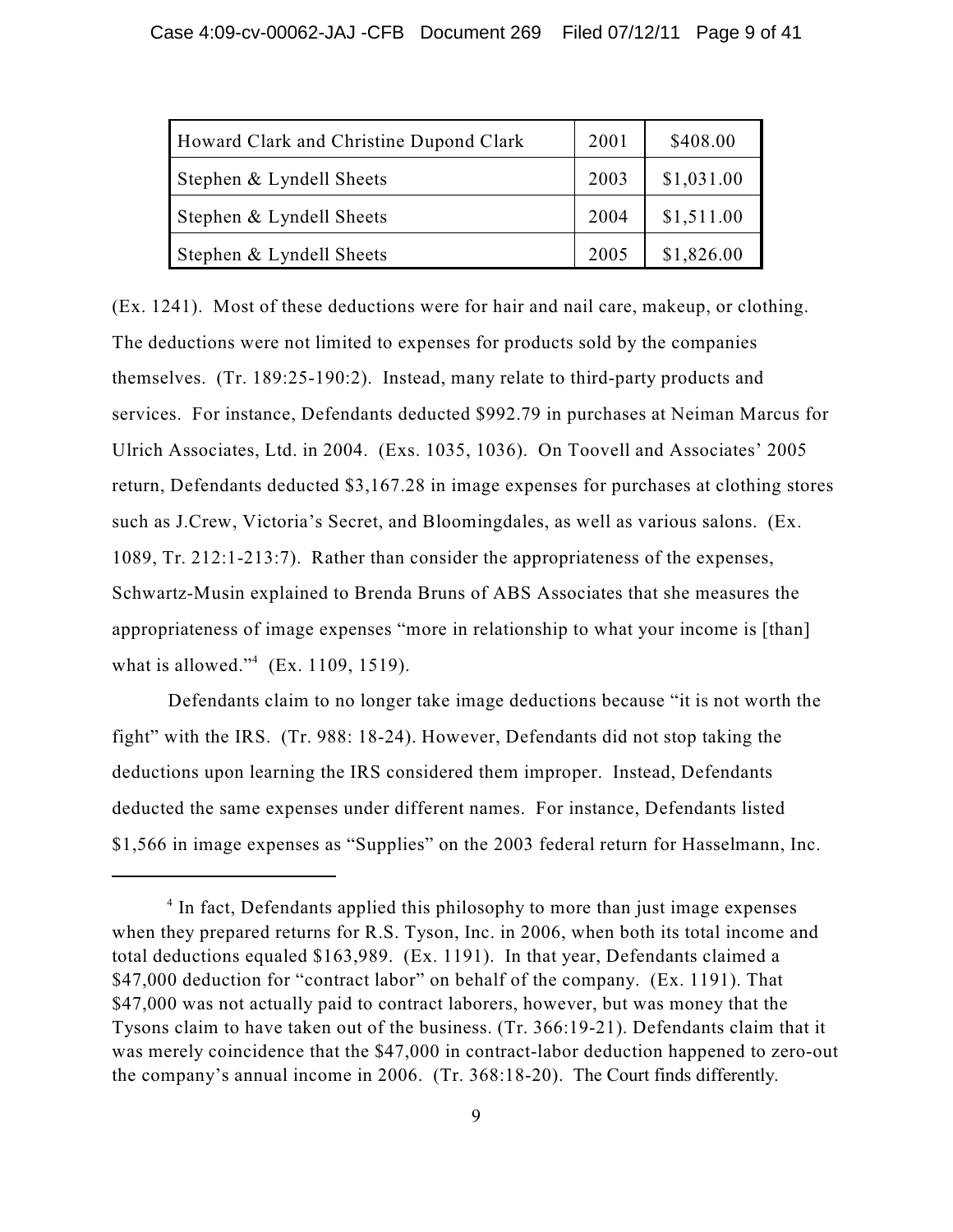(Ex. 2453, Tr. 192:23-193:4). They did the same thing for Hasselmann, Inc. in 2004, deducting \$1,999 in image expenses as "Supplies." (Exs. 2455, 2456, 1621). For Gottlieb and Associates, Defendants relabeled a \$2,125 image expense deduction as "Advertising and Promotion" on the company's 2004 tax return. (Exs. 1646, 1649). The Court finds that Defendants renamed these deductions to conceal their continued deduction of image expenses.

#### **E. Rent Deductions**

Some of Defendants' largest deductions were for rent of home office space. Often, Defendants took such deductions knowing their clients made no actual rent payments and had no lease. Defendants also deducted numerous expenses for maintenance of and improvements to clients' personal residences.

In one instance, Defendants shifted rental income from one of their client's rental properties to his personal residence, which received no actual rental income. (Exs. 1529, 1354). Defendants did this seemingly to legitimize deductions for expenses incurred for repairs and maintenance to the client's personal residence, and they did it despite the client reporting no rental income to his personal residence and never asking Defendants to do so. (Ex. 1293). Although the client, Thomas Tillberg of Ronomas, LLC, did use approximately one-eighth of his residence for a home office, this could not justify the deductions taken in relation to that residence. In 2007, Defendants deducted \$3,170 in utilities, \$2,979 in phone expenses, and \$2,573 in taxes – all related to Tillberg's residence. (Ex. 1294). By shifting rental income from another property to Tillberg's residence, Defendants made it look like a rental properly, for which the deductions would appear ordinary. Defendants did not question or apportion utilities expenses when a small portion of the home was used for business. They were content to assume that the client had already done so.

For another client, Shrishti, Inc., Defendant's took a \$12,000 deduction for rent paid to the business's owners, Arindam Chatterjee and Devlina Lahiri, for use of a 144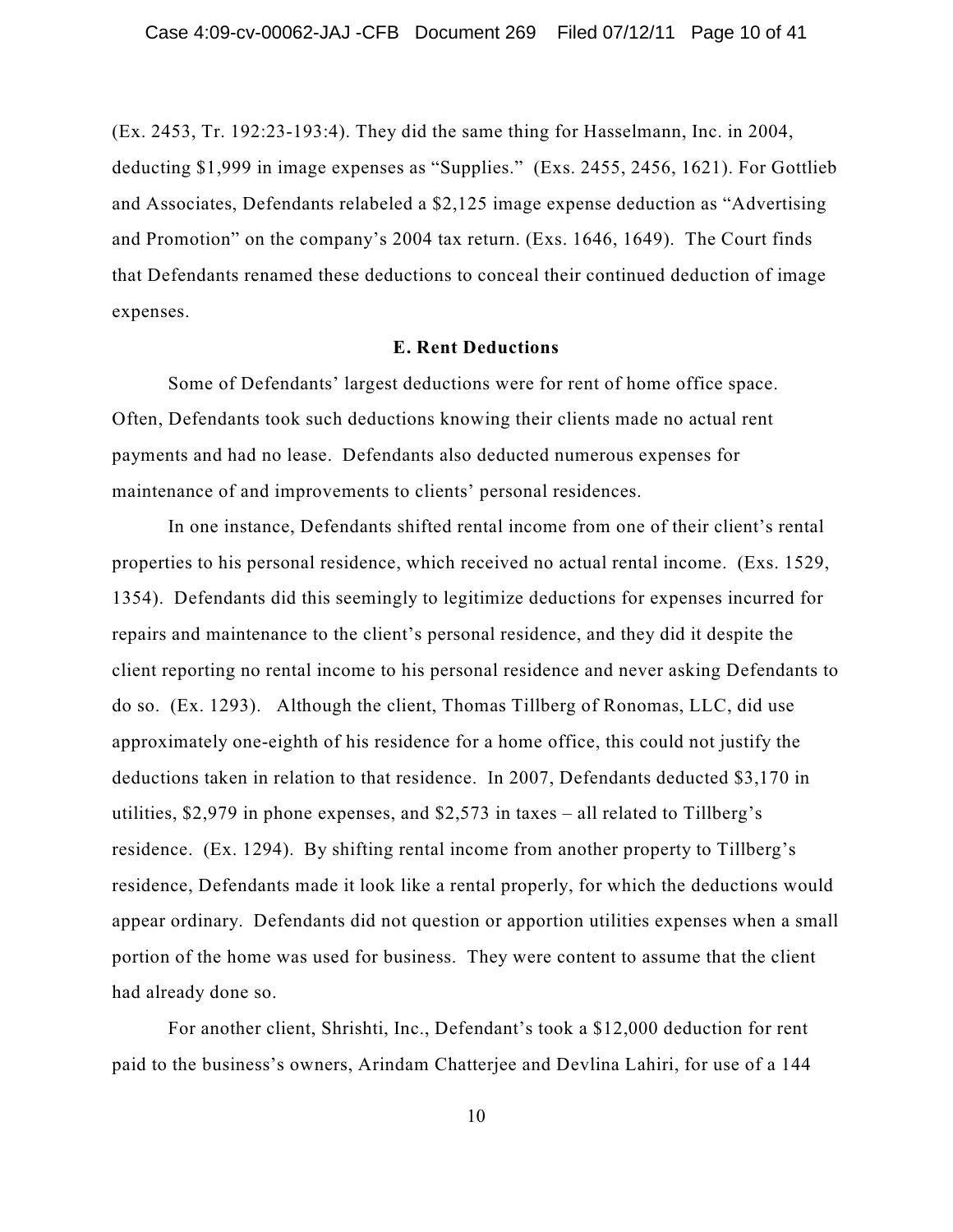square-foot portion – four percent – of their  $3,500$  square-foot home. (Ex. H18). Dividing the rent paid per square foot yields an annual rent of approximately \$83 per square foot. At that rate, the annual rent for the entire home would be \$300,000. Yet, Chatterjee testified that his mortgage for the home was only \$21,600 annually and that he purchased the home in 2003 or 2004 for only \$360,000. (Tr. 822:2-9).

Defendants advised Chatterjee that he could take this deduction, knowing that Shrishti paid no actual rent and had no lease agreement. (Tr. 823:2-6, Ex. 1204). In fact, Defendants assisted Chatterjee is preparing backdated leases to justify Shrishti's rent deductions during their 2006 audit. (Exs. 1196, 1195, 1199, Tr. 826:12-18). The leases – which were submitted to the IRS – were dated April 1, 2004 and January 1, 2005, respectively, but were created in 2006. (Tr. 826:12-830:11). During the 2006 audit, Schwartz-Musin also sent an email to Arindam Chatterjee, saying "If we could provide a larger office space, that would be wonderful." (Ex. 1196). Defendants considered a \$12,000 rent deduction for 144 square feet of residential property to be unreasonable.

In 2003, Defendants took a \$24,000 rent deduction for their client, RS Tyson. (Ex. 1176). However, RS Tyson paid only \$9,300 in rent that year. (Ex. 1178). Defendants claim the additional \$14,700 was money RS Tyson used to pay off Shirley Tyson's personal credit cards and that they "reclassified" this amount as rent paid to Shirley Tyson. (Tr. 355:20-23). Defendants made the same "reclassification" in 2004, when RS Tyson reported paying \$5,200 in rent for office space, (Ex. 1182), and Defendants deducted \$36,000 in rent on its return. (Ex. 1184).

Similarly, Defendants claimed an \$18,000 rent deduction on DFJ, Inc.'s 2004 federal income tax return, knowing that the corporation never paid rent to its owner, Doris Johnson, and had no lease. (Ex. 2022, 1519, Tr. 992:2-994:19). Further, Musin determined the amount of the rent deduction not based upon the space rented or market value but upon the amount of money Doris Johnson removed from the corporation for personal expenses, such as groceries. (Tr. 995:12-25). In fact, Defendants reduced the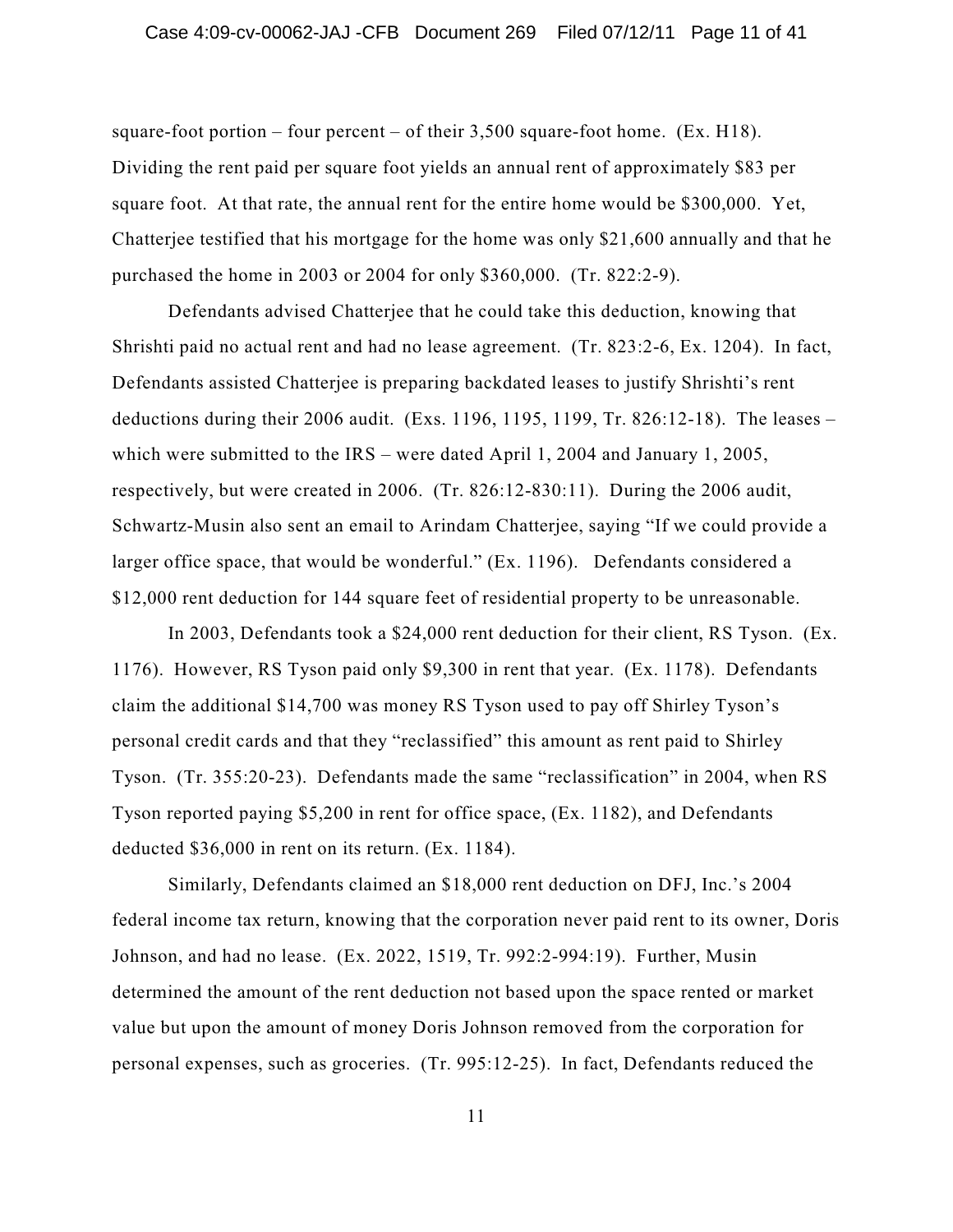rent deduction in 2005 without being informed of any change in the rental space or market value. (Tr. 996: 22-997:2). Also for DFJ in 2005, Defendant's took a \$9,112 deduction for "Office Expenses" when DFJ reported to Defendants only \$4,112 in such expenses. (Exs. 1529, 1472, 1004). A year later, Defendants deducted \$3,159.26 in groceries, home repairs, homeowner's dues, and household expenses a part of DFJ's rent expense deduction. (Exs. 1242, 1389).

Defendants also took \$12,000 rent deductions for Coogan & Associates in years 2004, 2005, and 2006, knowing the company had no lease and paid no actual rent to Joanette Coogan or anyone else. (Exs. 1359-1361). Defendants similarly took a \$6,384 rent deduction for PDC, LLC in 2005, knowing PDC also paid no rent that year. (Exs. 1325, 1319, 1320, 1321).

Defendants routinely also deducted expenses for repairs and maintenance to clients' homes, regardless of the amount and kinds of expenses. For instance, on RS Tyson's 2007 federal income tax return, Defendants deducted \$7,285 for repairs and maintenance to the Tyson's home, which included the cost of chemicals to treat the their one-acre fish pond, the cost of flower beds, driveway gravel, a lawn mower, weed treatment, a pump for their well, termite control, and tree trimming. (Ex. 1194). Similarly, Defendants deducted \$1,035 in "repairs" on Coogan & Associates' 2006 return, which included the entire cost reported by the Coogans for home landscaping, deck stain, mulch, and sprinklers. (Ex. 1364, 1277, 1361).

For Ronomas, Defendants deducted \$2,979 in phone expenses as a business expense, despite the client using only one-eighth of its owner's home for office space. (Ex. 1294). For Brian Michael, owner of PDC, Defendants depreciated a "conference table and chairs" with a basis of \$2,706 in both 2005 and 2006. (Ex. 1319, 1320). However, Michael testified that PDC did not own any furniture, that he never reported owning a conference table and chairs to Defendants, and that he was unaware of the depreciation entry until this lawsuit. (Tr. 738:23-740:13). Michael actually works at his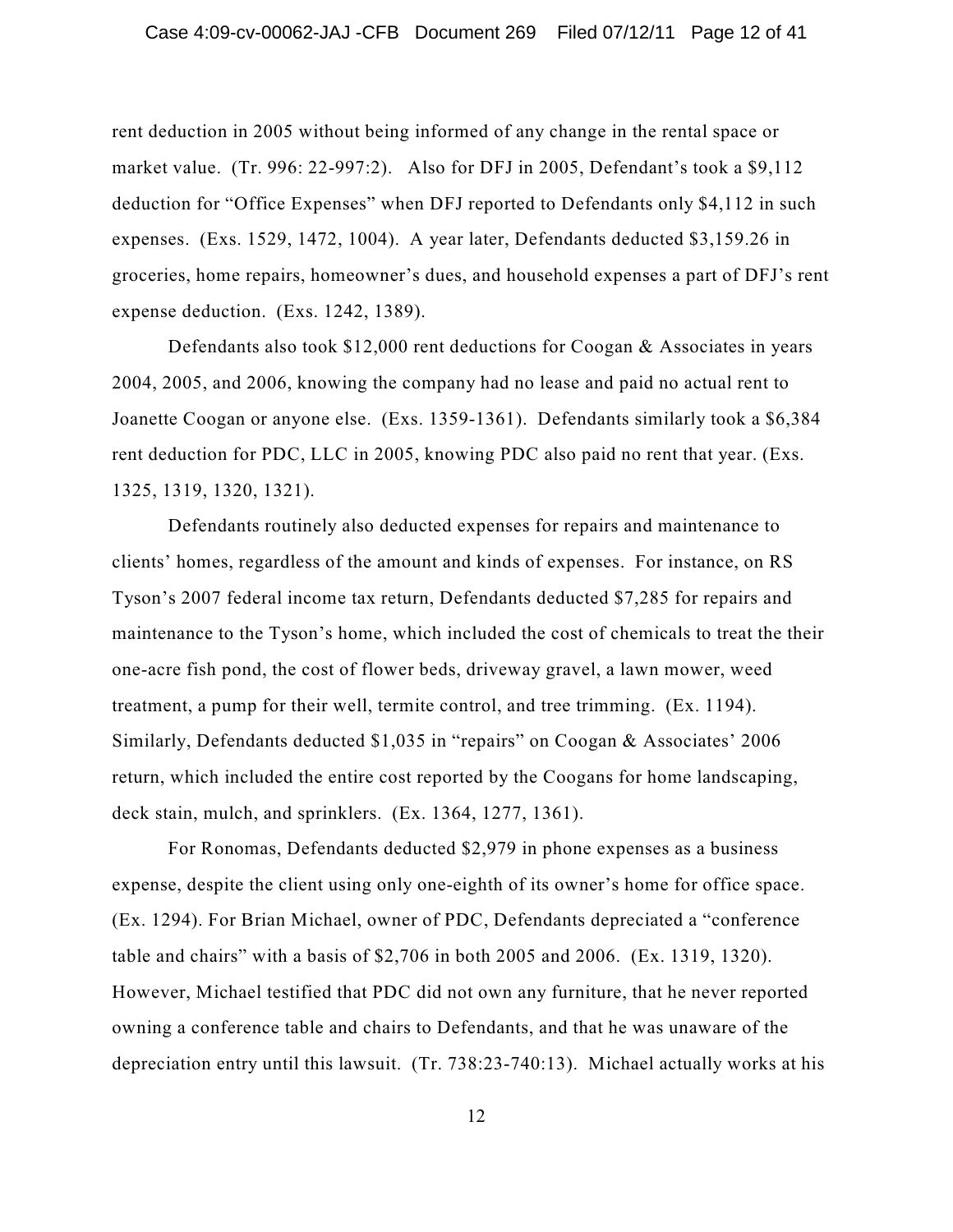kitchen table, which was a wedding gift from his in-laws. (Tr. 740:1-8).

When Brenda Burns replaced the television and furniture in her home recreation room, she emailed Schwartz-Musin to see what portion of the expenses would be deductible because ABS had "occasional meetings using it, but not on a weekly basis." (Ex. 1106). In response, Schwartz-Musin clarified her approach to the deduction of home improvement:

> As to the TV and furniture. I will let your conscience be your guide. We can take a portion or all of it. If you can show you have meetings and show videos, not a problem to take 100%. I certainly don't have a problem with it.

(Ex. 1106). Finally, Defendants deducted \$3,398 as "repairs and maintenance" for Dixie Hunt's business even though Hunt reported those expenses to Defendants as "personal" expenses for home improvement. (Ex. 1441, Joint Stipulation, ¶ 93).

# **F. Travel and Transportation Deductions**

Defendants have also deducted personal travel and vacations on behalf of clients. On October 11, 2003, Schwartz-Musin received the following questions by e-mail from her client, Shirley Tyson:

> We are leaving next Wednesday with our whole family . . . to go to California for a[n] 11 day vacation. We're actually going to my cousin's daughter's wedding, but we're seeing all the sites in Southern Calif. Like Disneyland & The New California Adventure (5 day pass), Sea World, Universal Studios, and we have tickets to the Price Is Right.

> . . . Also, [my personal coach] lives 13 miles form where we are flying in at Santa Ana, CA, and we were both wanting to get together in order that we could meet each other. We were planning on meeting when we first got to Calif, because we can't check in the hotel until later in the day, so I thought that would be a good time. Could any of the trip be a tax deduction since I'll be meeting with my coach, and then attending a wedding of one of my best customers who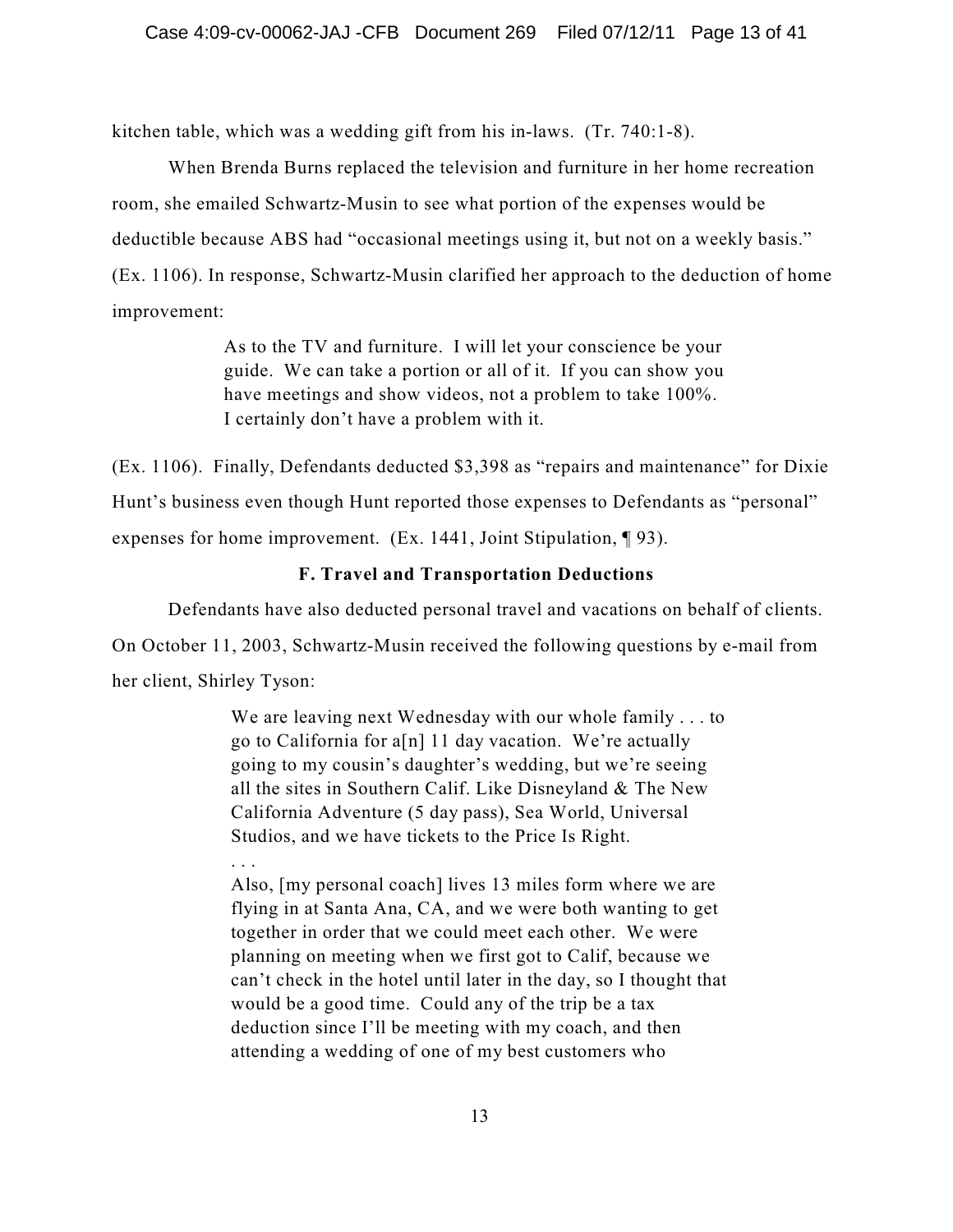### purchases \$500 every other month?

(Ex. 1123). In her response, Schwartz-Musin advised:

To answer you[r] questions, yes, you can write off the plane tickets and the hotel and food for the days you are gone. Since you are taking your distributors, if you are paying, you can write off their hotel and food as well. You cannot take off the various tickets you have purchased.

(Ex. 1123). Defendants took a \$4,209 deduction for travel in 2003 for Tyson's company, RS Tyson, Inc. (Ex. 1176).

Defendants also deducted \$14,978 in travel expenses for Coogan & Associates in 2006 for Joanette and Mike Coogan's trip to London and Croatia that year. (Ex. 1278). Coogan asked Schwartz-Musin whether the trip was deductible as "lifestyle promotions for the business." (Ex. 1364). And rather than respond to Ms. Coogan with advice or inquiry, Defendants simply took the deduction. (Exs. 1364, 1278).

For their client, Swim with Kim, Inc., Defendants deducted scuba diving vacations as business expenses. Through Swim with Kim, Inc., Kim Johnson teaches swimming lessons to children. She does not offer scuba certification training but does occasionally expose her students to the basics of scuba diving in her backyard pool. In the early 2000s, Schwartz-Musin advised Johnson that she could deduct the costs of her family's scuba diving trips as business expenses related to Johnson's continuing education. (Ex. 1476). At trial, Schwartz-Musin claimed that Johnson had to log hours spent diving to maintain her personal certification so she could continue to teach. (Tr. 180:11-13). However, Kim Johnson testified at trial that she was certified before 2003 and was not required to log any diving time to maintain that certification. (Tr. 865:1-8). Johnson also testified that she never told Schwartz-Musin that she was required to log diving time. (Tr. 869: 22-24). In 2003, Defendants deducted \$500 in "educational" diving expenses during Johnson's trip to Cozumel, Mexico. (Ex. 1456, 1312). Defendants did the same thing in 2004,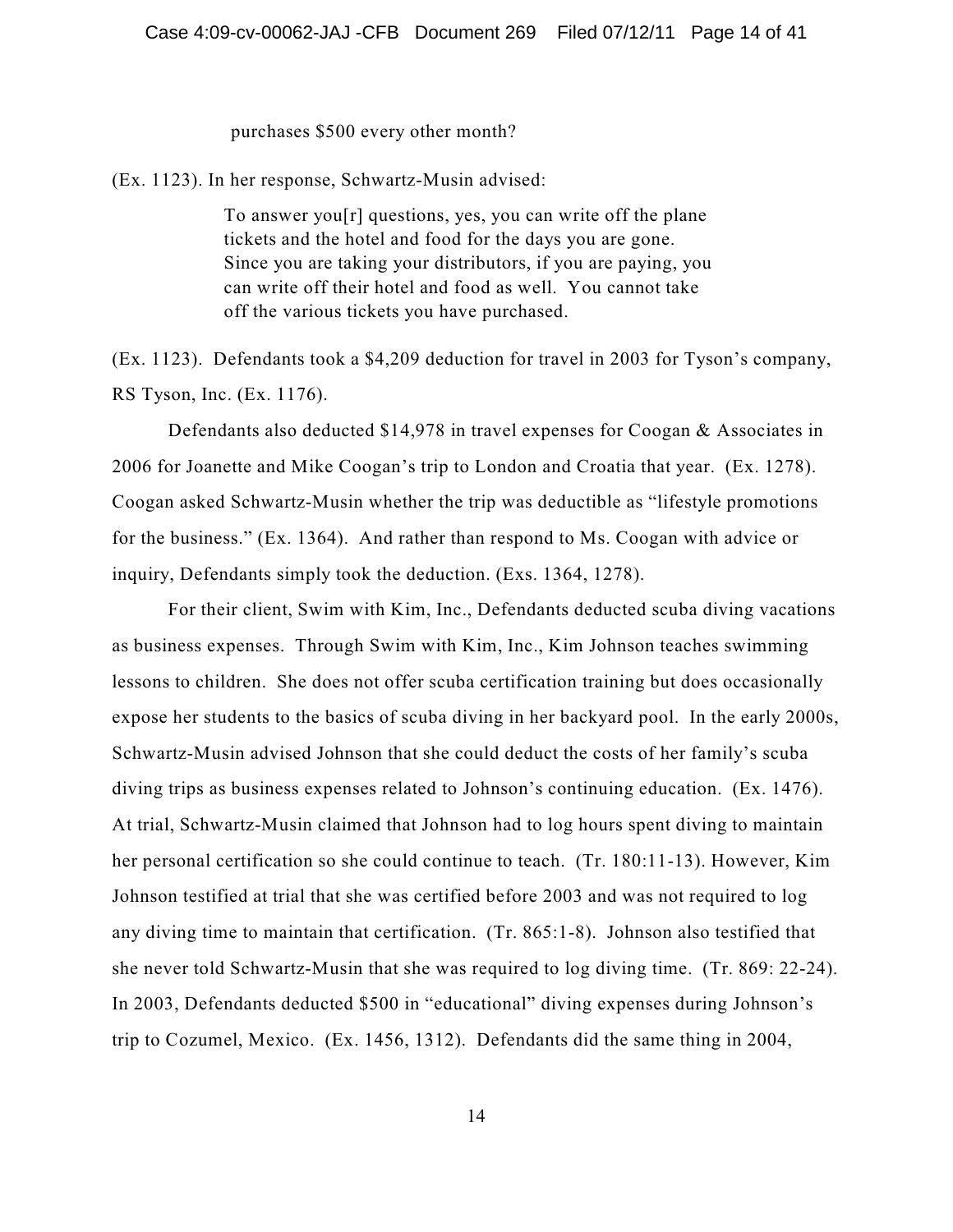taking a \$465 deduction, which included the entire cost of scuba diving for Johnson's family of four. (Ex. 1529, 1314, Tr. 875:24-876:17). In 2005, Defendants deducted \$3,665 as "Travel" expenses for Johnson's trips to Vieques, Puerto Rico and the Turks and Caicos. (Exs. 1476, 1529, 1316). Finally in 2007, Defendants deducted \$1,060 in "continuing education" expenses and \$1,640 in "travel" expenses for Johnson's vacation in the Cayman Islands. (Exs. 1476, 1529, 1318).

Defendants also deducted business-travel expenses never actually incurred by their clients. When Defendant's Shaklee-distributing clients attended conventions, the Shaklee company often paid part or all of the distributors' costs of attendance. Defendants then reported those expenses as income because they were paid directly by Shaklee on behalf of the client, but Defendants would also claim business-expense deductions for the exact same costs, thereby offsetting the income on their clients' returns. (Tr. 432:6-435:2).

For Gottlieb Associates, Defendants deducted the all of costs related to an airplane owned by the Gottliebs. (Tr. 95:3-21). Defendants deducted these expenses – \$19,005 in 2003, \$18,405 in 2004, and \$17,369 in 2005 – as an ordinary and necessary business expense because Dr. Gottlieb told Defendants that he met other pilots when flying and encouraged them to join his home-based Shaklee business. (Tr. 96:11-21, Ex. 1642, 1646, 1650). Defendants also deducted automobile expenses for Gottlieb and Associates: \$23,965 in 2003, \$24,000 in 2004, and \$8,221 in 2005. (Exs. 1642, 1646, 1650). He would also leave business cards on bulletin boards of airports where he stopped. These acts were purely incidental to hobby flying. Gottlieb is a dentist. Thus, in total over the three years, Defendants deducted over \$110,000 in transportation expenses alone for the Gottliebs' home-based business. And Dr. Gottlieb testified at his deposition that he was unaware that Defendants were deducting one-hundred percent of these expenses. (Tr. 510:1-8). Rather, he believed that only fifty percent of the plane expenses were deductible and that Defendants were only deducting that amount. (Tr. 510:1-8).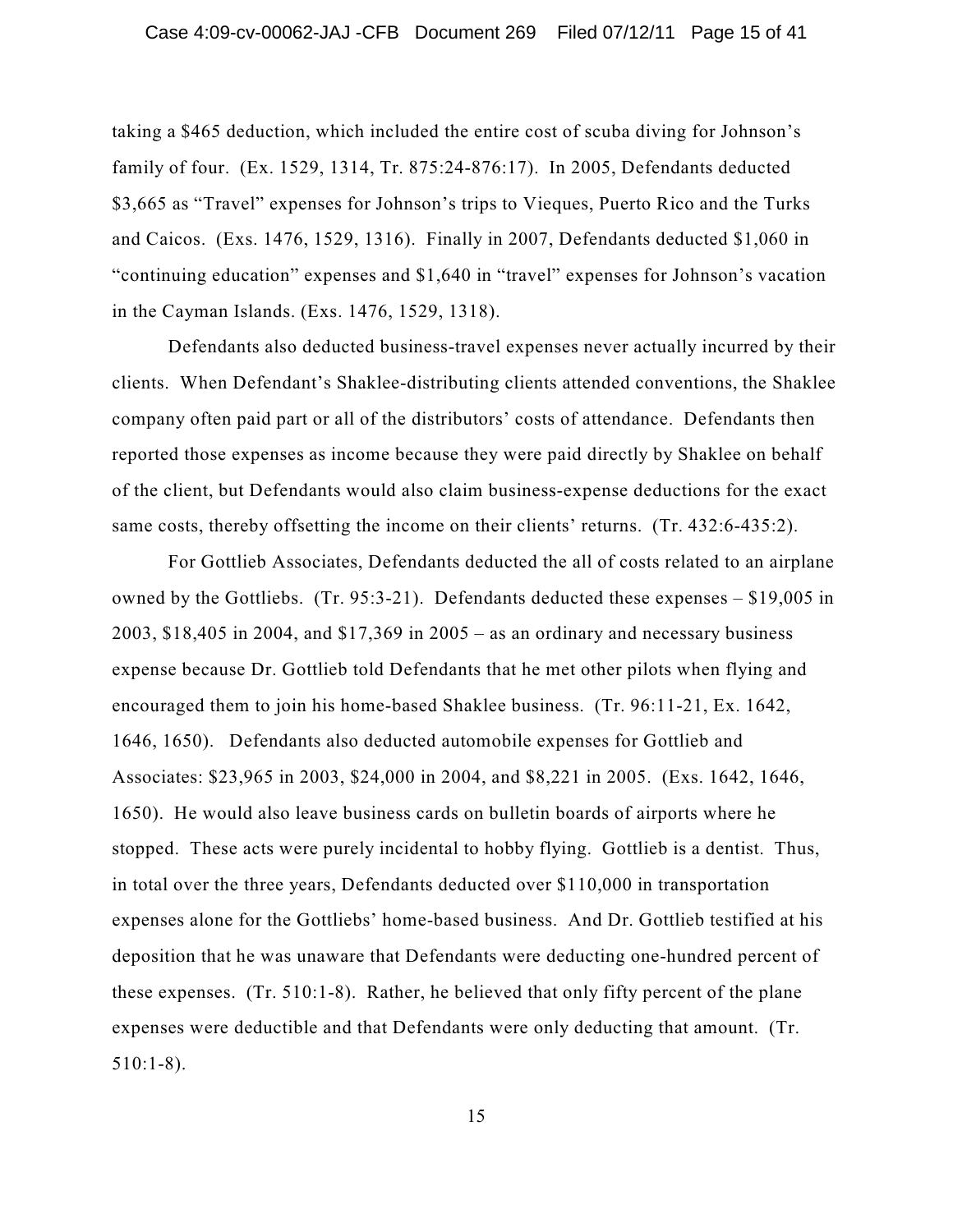#### **G. Child and Pet Care Expenses**

Defendants also took business deductions for clients' child and pet-care expenses. In 2004, Defendants deducted over \$12,321 in childcare expenses on Shrishti, Inc.'s tax return, labeling the expenses "salaries and wages," which made them look like ordinary business expenses. (Exs. 1204, 1427). Defendants were aware these deductions were for Arindam Chatterjee and Devlina Lahiri's childcare expenses because Chatterjee reported that they paid  $$10,256$  to his mother-in-law for childcare and  $$2,075$  to a nanny – the exact numbers listed under "salaries and wages" on Shrishti's tax return. (Ex. 1204, Tr. 294:4-295:11).

Moreover, when Shrishti was audited in 2006, Arindam Chatterjee emailed Schwartz-Musin, telling her the IRS was looking into Shrishti's nanny expenses and noting that "we might have to gear ourselves up for penalties." (Ex. 1202). Schwartz-Musin responded as follows:

> If asked again, tell her that the Nanny did double duty of answering the business phone and keeping the office clean as well as watching the children. We will deny any knowledge of a nanny, just an office worker.

(Ex. 1202). Thus, not only did Defendants deduct the childcare expenses, but they also coached Chatterjee to lie and offered to lie themselves to the IRS during Shrishti's audit.

Further still, Defendants submitted a backdated, false Form 1099 in an attempt to substantiate Shrishti's "salaries and wages" expense during the 2006 audit. Defendants denied creating or submitting this 1099 at trial. However, Schwartz-Musin offered to prepare the 1099 for Chaterjee's mother-in-law in a September 12, 2006 email, if Chaterjee provided her with the relevant information. (Ex. 1200). That same day, Chaterjee provided the necessary information, and Schwartz-Musin followed up asking for a "a visa [number] or some kind of ID number for your mother-in-law." (Ex. 1200). Chaterjee provided his mother-in-law's passport number on September 14, 2006. (Ex.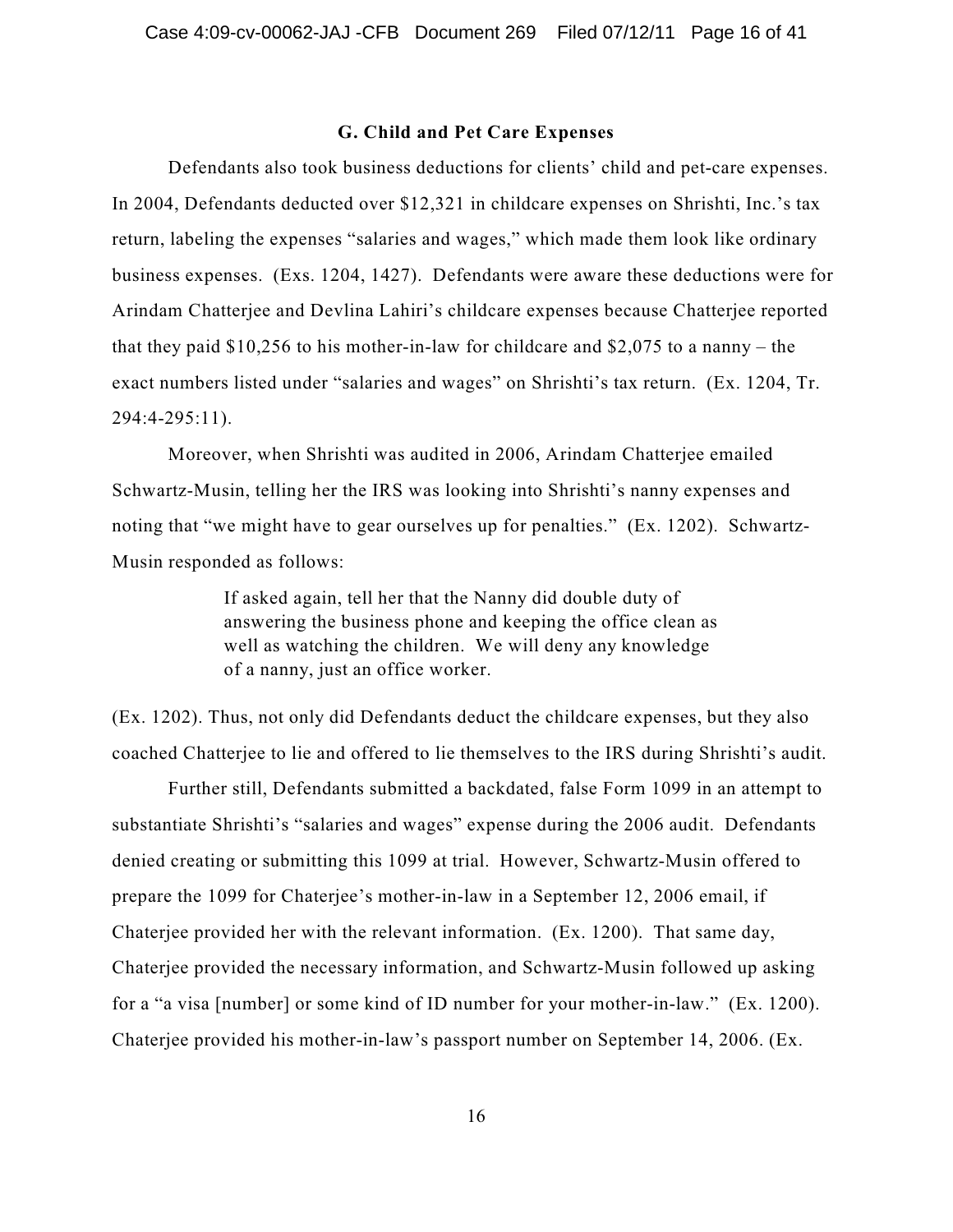1200). And – with no further email communication between Chatterjee and Defendants – the IRS received a 1099 with exactly that information, including the fraudulent social security number. The fraudulent 1099 was also printed on the standard form that Defendants exclusively used at the time, and the mother-in-law's name was misspelled on the form, indicating further that the Chatterjees did not prepare it. The Court finds that Defendants created the false 1099 and submitted it to the IRS.

Similarly, Defendants advised Michael Horowitz that his software company, Applied Video Compression Inc., could classify Horowitz's nanny as a "vendor" and take a deduction for those expenses. (Ex. 1142, Tr. 325:2-3). In fact, Defendants deducted Horowitz's nanny expenses as "contract labor" on Applied Video Compression's 2008 return. (Exs. 1834, 1142). Similarly, Howard Musin advised Dave Weis, owner of Internet Solver, Inc., that his company should hire Weis's nanny for tax purposes. (Exs. 1407, 1135). And Tom Koob – an independent contractor for SSC Services – explained to Weis that adding his nanny to the Internet Solver payroll allowed him to "benefit[] from being able to write off 100% of her salary as a business expense." (Exs. 1407, 1137). On Internet Solver's tax returns, Defendants deducted \$16,687.58 in 2006, and \$23,874.96 in 2007, as wages paid to Weis's nanny. (Exs. 1245, 1408, 1410, 1411, 1412).

Defendants also deducted the costs of dog care for clients. Steve Chaney asked Schwartz-Musin the following question by email on June 19, 2006:

> I do have one question, however. An accountant in Suzie's Chamber of Commerce Networking Group told her that we can't deduct dog care while we are away at meetings. Is that true?

(Ex. 1272). Schwartz-Musin replied:

Because you are away on business, anything that you pay to keep your business running is a deductible expense. That would include the dog if he is the watch dog for your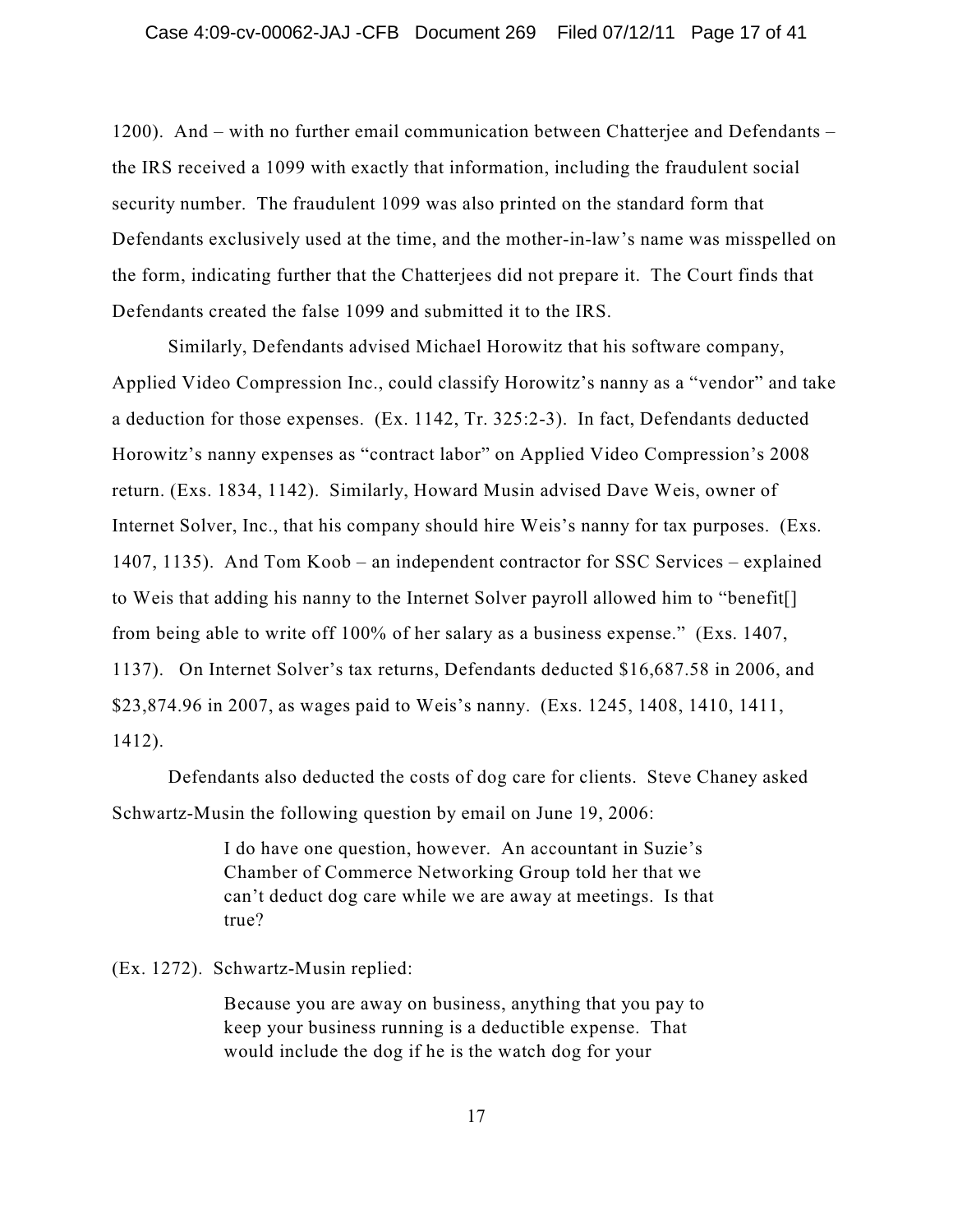property. I assume he is the watch dog since he lives at your house and I assume he barks and warns you of people coming etc.

(Ex. 1272). Thus – without asking – Schwartz-Musin assumed that Chaney's pet expenses were deductible. In effect, as she often did, Schwartz-Musin coached her clients to misrepresent expenses as ordinary and necessary to their business. For Becker Chaney & Associates in 2003, Defendants deducted numerous expenses related to care of the Chaneys' dog as "conventions and meetings" expense. (Exs. 1271, 1393, 1241 at 19). Defendants admitted to taking similar deductions for the Chaneys' dog care in 2004 and 2005. (Exs. 1241 at 19).

# **H. Firefighter and Paramedic Meal Expenses**

From 2002 or 2003 until 2009, Defendants admitted to taking meal expenses as unreimbursed business expense deductions for paramedics and firefighters. (Tr. 984:3-4). Musin claims to have relied upon a one-page flier that Schwartz-Musin brought back from a tax seminar in the mid-1990s. (Tr. 981:15-24). That document states that firefighter and police workers are entitled to a \$7.50 meal expense deduction for each meal eaten during a shift. (Ex. 1126). Before taking these deductions for numerous firefighter and paramedic clients, Musin admits that he never consulted the Publication number 553 referenced by the one-page document, nor did he consult any other tax resource to confirm the allowance of the deduction. (Tr. 984:11-13, 987:7-8).

Musin also took the deductions despite the fact that his firefighter clients were never required to contribute to a common-meal fund. (Tr. 912:4-10). Finally, Musin took \$8.50 deductions for each firefighter or paramedic meal, admitting that "I am not quite sure where I got \$8.50," instead of the \$7.50 amount listed on the document. (Tr. 987:1- 3). Thus, Musin failed to confirm any of the information contained in the one-page flier and, at the same time, failed to comply with the terms of that document in taking the deductions.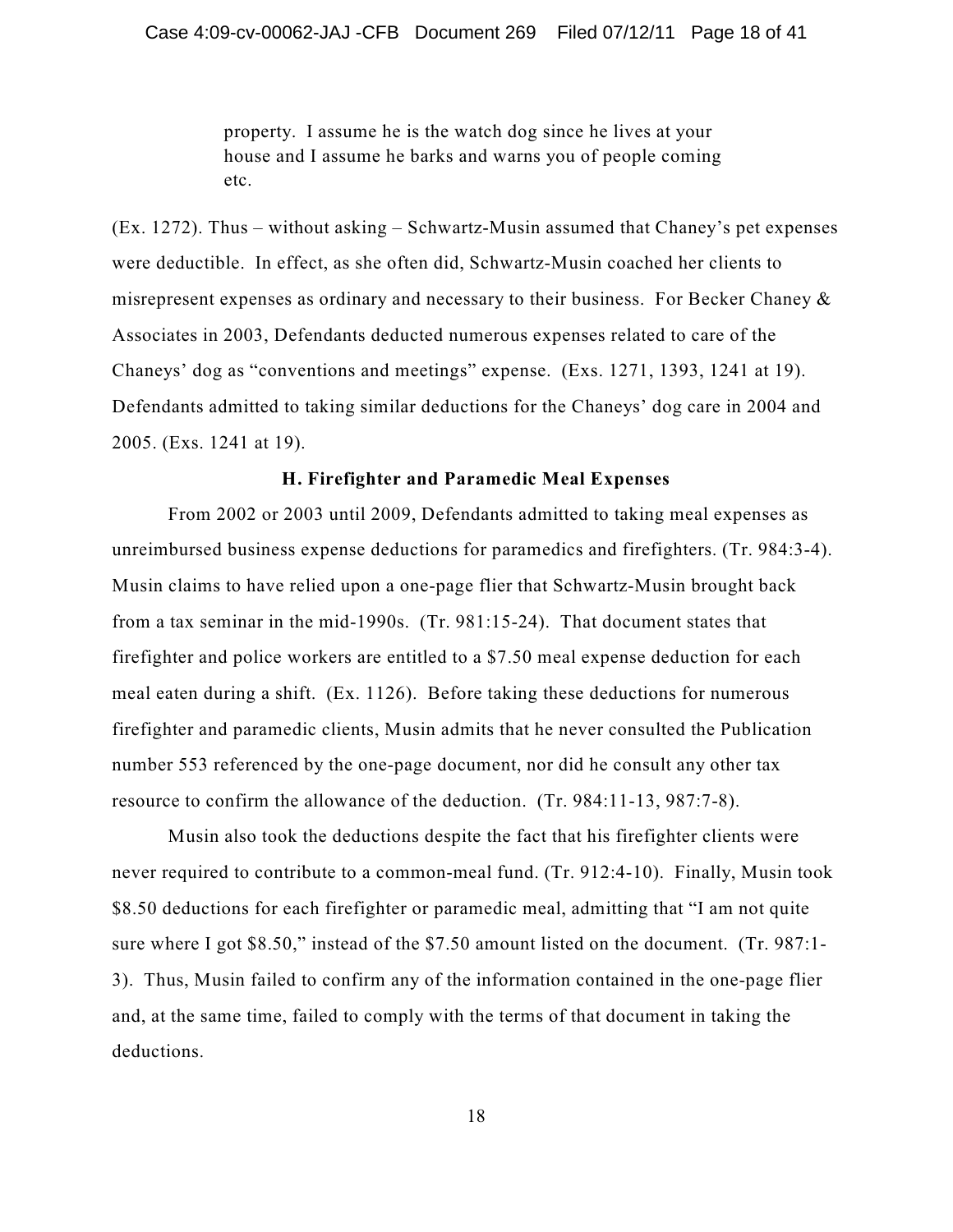#### **I. Tuition**

Defendants also took business deductions for tuition expenses related to clients' family members. In 2004, Defendants deducted \$12,404 in "continuing education expense" for Gerdes Group, a technology consulting company owned by John Gerdes. (Ex. 1223). That expense was actually for Mrs. Gerdes' nursing education. (Tr. 1195:24- 1196:1). In 2005, Defendants took a "continuing education" deduction of \$2,600 for Gerdes Group, which related to payments made to a martial arts academy. (Ex. 1225, 1226).

Similarly, Defendants Deducted \$14,975 for Shrishti in 2004, which was for Chatterjee and Lahiri's daughters' school tuition. Defendants deducted \$6,600 for one daughter's tuition at Montessori school as "employee retirement benefits," and \$8,375 for another daughter's school tuition as an "employee benefit programs." (Ex. 1204, 1529, 1627). And for Midwest Distribution, Inc., owned by Debbie Habeck Williams, Defendants deducted a \$1,300 contribution to a 529 college savings plan as an "employee benefits" deduction in 2005. (Exs. 1452, 1453, 1417).

### **J. Grocery, Meal, and Entertainment Deductions**

Defendants also deducted one-hundred percent of clients' meals and entertainment expenses. The 2004 Form 1065 for Nolan Enterprises reflects a \$6,069 deduction for "Entertainment" expenses. That \$6,069 actually represents a year of grocery expenses with trips to the store occurring one or two times per week, as reflected in a transactionby-transaction Category Report appended to the 1065. (Ex. 2496). Nothing on the Category Report indicates that the grocery purchases were business related, but Schwartz-Musin testified that Loretta Nolan has weekly business events at her home, where food is served. (Ex. 2496, Tr. 657:5-12). For Alagappa International, Defendants deducted \$460.29 in meal expenses, which actually represents the cost of ninety-one separate trips to Starbucks. (Ex. 2586). Schwartz-Musin also testified that she believes refreshment and meal expenses are fully deductible provided they are not the "primary focus" of the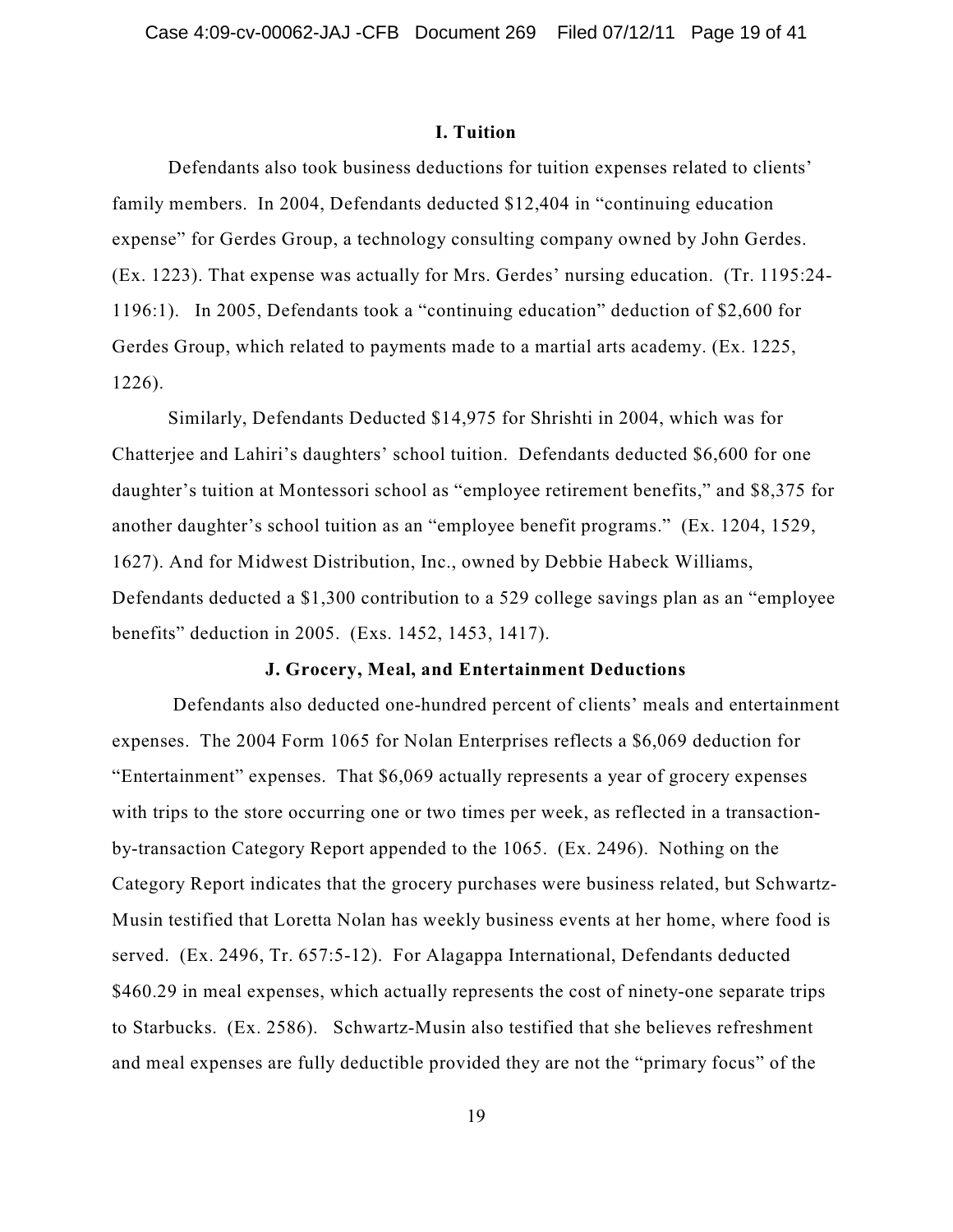business event. (Tr. 658:12-19).

# **K. Business Gift Deductions**

Defendants also deducted various gift expenses for clients. Schwartz-Musin testified at trial that she believed the \$25.00 business gift limitation does not apply to gifts given with the intention of making future profits or to "promotional awards" given in recognition of achievements. (Tr. 469:6- 471:19). Accordingly, Schwartz-Musin advised a client, Brenda Burns, to report birthday, anniversary, and wedding cards, as well as cash given for memorials and weddings, as fully deductible "promotional awards" to avoid the \$25.00 limitation on business gifts.

For Becker Chaney & Associates in 2004, Defendants deducted numerous gift expenses – many over \$25.00 – as "advertising and promotion" expenses. (Exs. 1392, 2064, 2430). The total amount deducted under "advertising and promotion" was \$23,419. (Ex. 1392). Of that, \$7,029 was for gifts, \$6,390 was for actual advertising, and \$10,000 was claimed to be a data processing error. $5$  (Exs. 1241, 2430, 1392).

## **L. Medical Expenses and Employee Benefits Plans**

Defendants' deductions for clients' medical expenses relate mostly to one client, JMJ Therapies, a limited liability company formed by Jim Kippenberger. Kippenberger's son has autism, and Schwartz-Musin advised him to form a limited liability company so he could deduct the costs of his son's treatment. (Ex. 1525). JMJ Therapies' 2004 tax return – prepared by Defendants – claimed \$32,476 of expense deductions, including \$16,843 allegedly paid as salary and wages, but a mere \$300 of income.<sup>6</sup> (Exs. 1525, 1370). Defendants took the \$16,843 deduction for salary and wages despite the fact that JMJ Therapies reported paying only \$974 in wages that year. The rest of the salary and

 $\frac{1}{2}$  Defendants claimed to have made a number of data processing errors during trial. Tellingly, none of those errors was ever disadvantageous to a client's tax liability.

 $6$  They charged another family to use their personal hyperbaric chamber.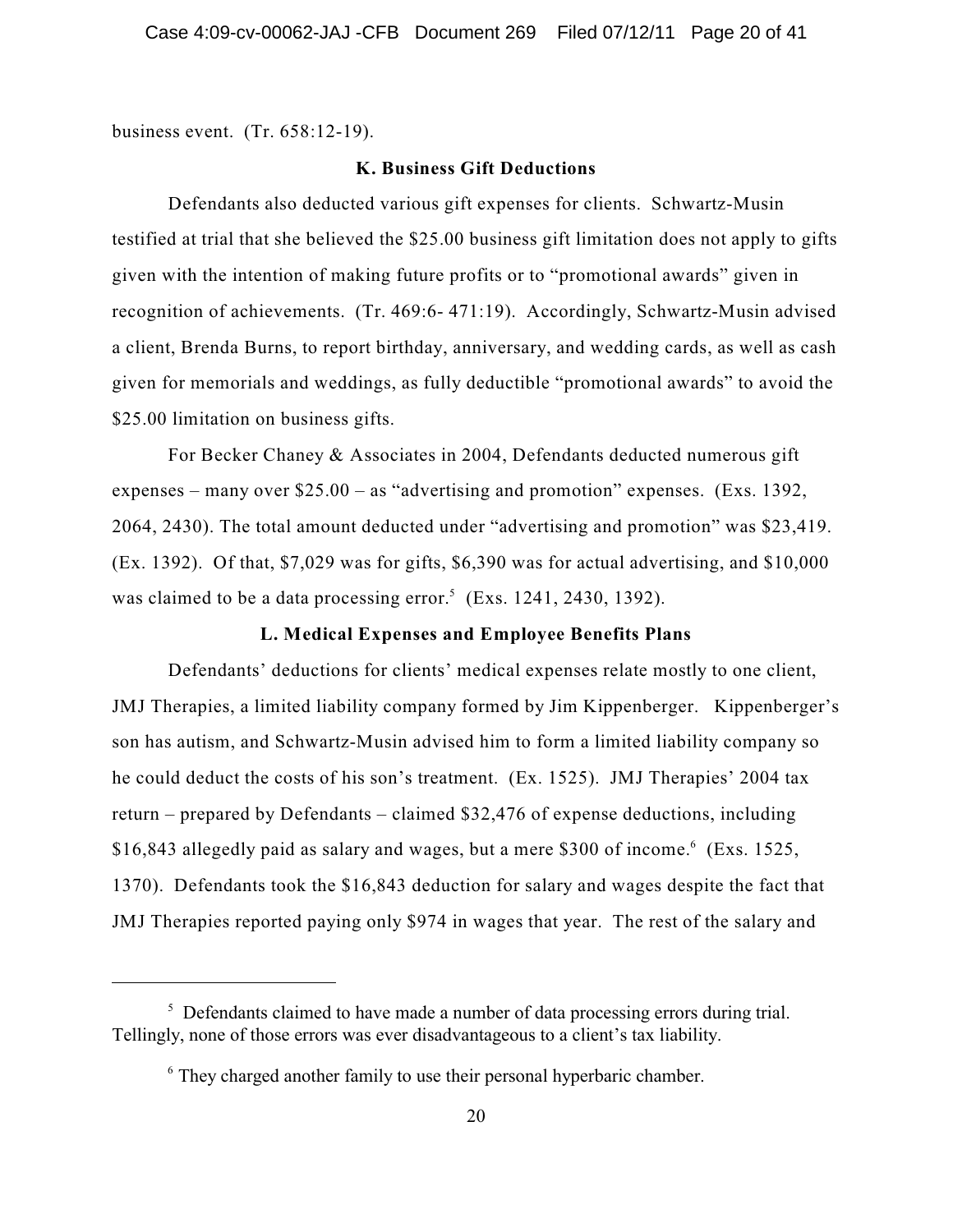wages deducted by Defendants were the medical expenses for Kippenberger's son. (Exs. 2471, 1371, 1525). In 2005, Defendants deducted \$44,827 in business-expense deductions for JMJ Therapies, including \$39,465 of "Consulting" expenses, and the company had only \$1,050 of income. (Ex. 1372). JMJ Therapies' 2005 expense report listed expenses incurred for the autism treatment of Kippenberger's son, just as in 2004. (Ex. 1373). Similarly in 2006, JMJ Therapies claimed \$45,387 of expense deductions, including \$41,511 in "Consulting" expenses, and it reported only \$220 of income. (Ex. 1374). In 2008, JMJ took \$32,936 of business expense deductions and had only \$950 of income. (Ex. 1378).

Defendants also encouraged clients to improperly backdate their employee benefits reimbursement plans to deduct expenses incurred earlier in the year. In a December 30, 2004 letter to Arindam Chatterjee, Musin explained:

> Enclosed please find the material you requested for establishing a medical reimbursement plan. If you wish to claim this deduction for 2004, they should be dated after the adoption date of January 1, 2004. Please sign and keep both copies; I have retained one for our records.

(Ex. 1240). Defendants gave the same advice to Gottlieb & Associates in a March 26, 2003 letter. (Ex. 1469). Similarly, Defendants sent a employee benefits plan to DFJ, Inc. with an effective date of January 1, 2004, even though DFJ had not incorporated until September of 2004. (Ex. 1239). Defendants did the same thing for Bob and Jenny Williams. (Ex. 1129).

### **M. Club Dues and Subscription Deductions**

Defendants took deductions for expenses related to Wakonda Country Club membership dues on the return for PDC, LLC. In 2006, PDC's owner, Bryan Michael reported the company's expenses to Defendants, including \$1,950 in Wakonda dues. (Ex. 1529). Schwartz-Musin prepared PDC, LLC's 2006 federal tax return and deducted the \$1,950 as "Dues." (Ex. 1320). Michael reported only half of his dues because he felt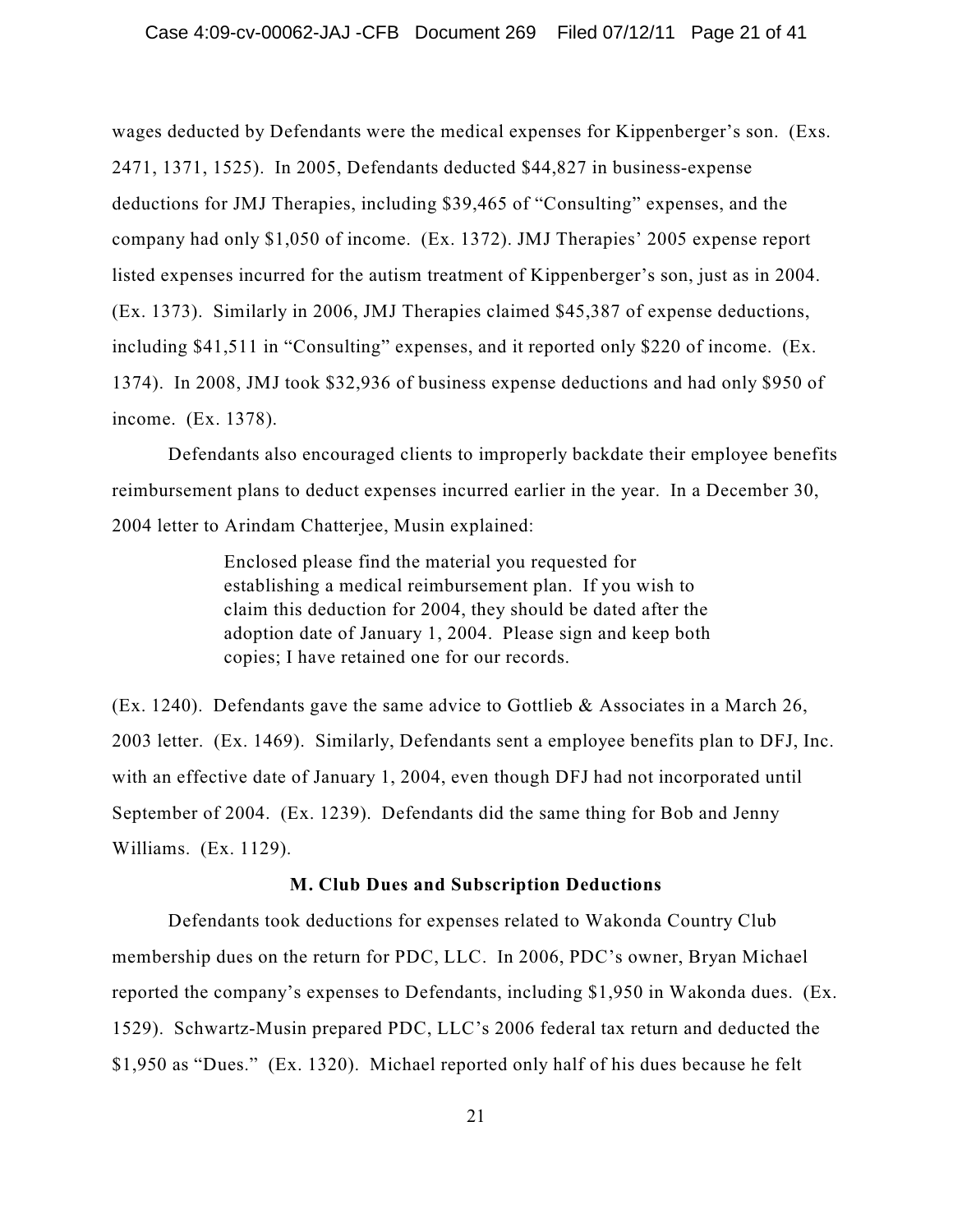unable to justify the entire expense as sufficiently business related, despite Schwartz-Musin simply advising him that the dues were fully deductible if used for his business. At trial, Michael stated that his Wakonda membership was primarily personal but that there was a "culture created" when a client came to see Schwartz-Musin and that her philosophy was to find a reason to make something tax deductible. (Tr. 745:10-13).

Similarly, for Hassellann, Inc. in 2003, Defendants deducted fifty percent of Hasselmann's golf league and other golf expenses – this time, as a "meals and entertainment" business expense. (Ex. 1044, 2453, 1530 at 10). And for Kristalite Imports, owned by Ram Vairavan, Defendants deducted \$12,816 in "dues and subscriptions" in 2003. (Ex. 1402). Kristalite Imports' "Expense Detail by Vendor" report shows that the amount reported as "Dues, Fees&Subsc" expenses includes \$150 paid to ABC Family Sports & Fitness, \$19,719.28 paid to Baylor University, \$173.59 paid to Palomar College, \$2,680 paid to Queens Gate Homeowners Association, and \$52.50 paid to UC Regents. (Ex. 1449). Defendants' input sheet for Kristalite Imports in 2003 shows that Defendants reduced the total of those expenses, which is \$26,816, to \$16,816 simply by crossing off the initial "2" and replacing it with a "1". (Ex. 1402).

#### **N. Legal Expenses**

Defendants have also taken business deductions for clients' personal legal fees. In 2003, Defendants deducted \$3,050 in legal fees paid for the preparation of a will on Becker Chaney & Associates tax return. (Ex. 2059, 1241 at 19). Defendant's claim that the fees were deductible in full because "a substantial portion of the cost dealt with business succession and tax planning issues." (Ex. 1231 at 19). Similarly, Defendants deducted \$3,900 in "Legal [and] Professional" fees as a business expense for Bob and Jenny Williams's farm in 2007. (Ex. 1302). Defendants did so after receiving a letter from Jenny Williams, which read in relevant part:

> My son, Jon Ball, was arrested in Key West, Florida, on 10/27/2006, at his bachelor's weekend celebration at Fantasy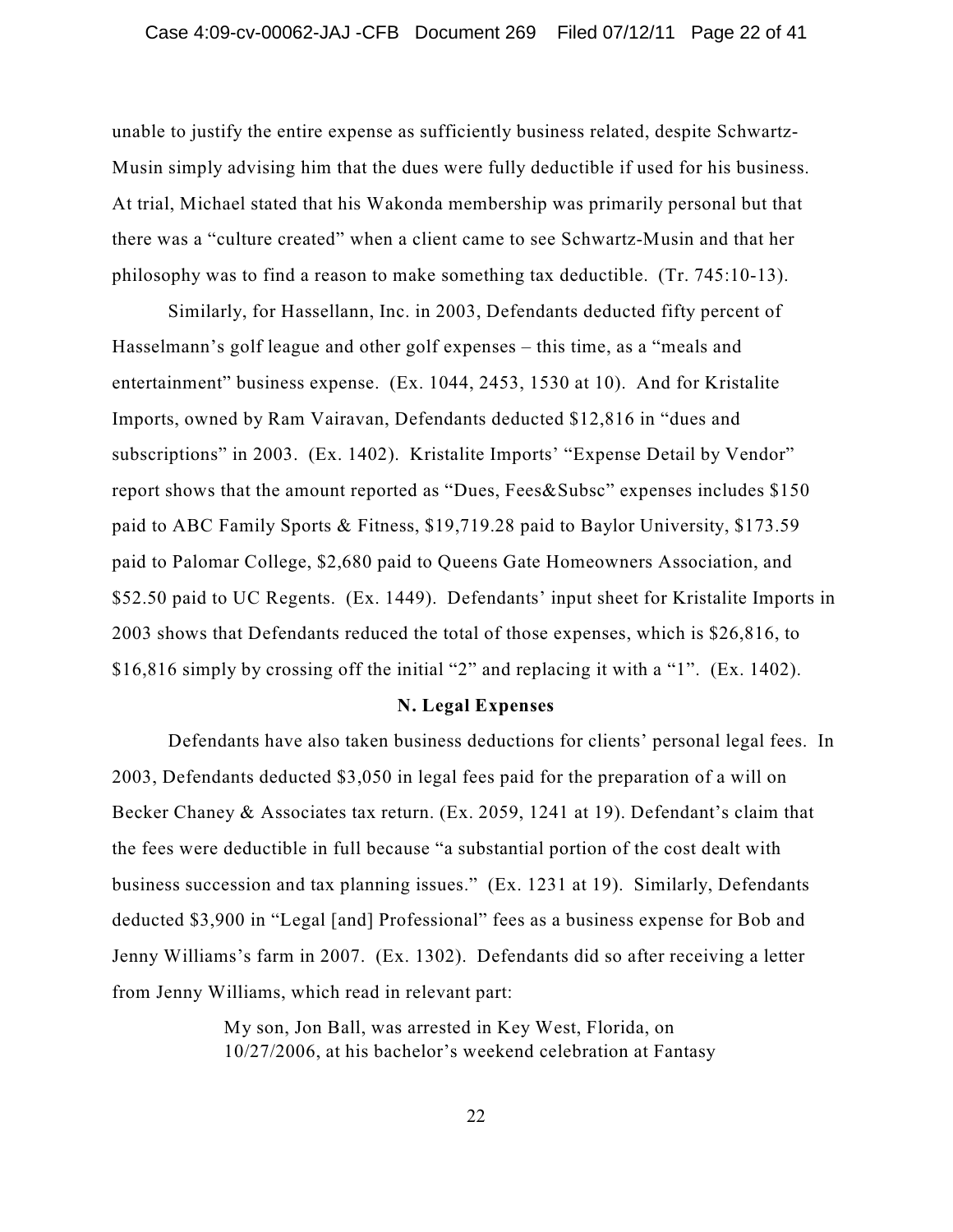Fest (three weeks before scheduled wedding)

. . .

On 11/27/06, I wrote a check payable to Jon Ball on the Marine Bank account in the amount of \$3,900 to be paid to Hal Schuhmacher, Attorney.

(Ex. 1301). Thus, Defendants knowingly deducted the cost of criminal legal fees for Williams' son as a business expense of their farm.

### **O. Bad Debt Capital Loss Deductions**

Finally, Defendants claimed Schedule D capital losses on Joan and Jeremy Aldrich's 2005 and 2006 personal tax returns in the amounts of \$118,927 and \$170,061, respectively. Defendants claimed these losses on the basis of loans totaling \$125,000 that the Aldriches made to Joan's father, James Odum, for the construction of two townhouses. The biggest of these loans was a note for approximately \$121,000. (Ex.1515). Although Defendants claim that the loan was never repaid, Mr. Aldrich stated in a letter to Defendants that Mr. Odum refinanced the properties to repay the Aldriches and that all but \$9,100 of the loan was repaid in 2001. (Ex. 1544, Tr. 380:19-25). Defendants claim that the Aldriches were never actually repaid because the newly refinanced townhouses were to be Joan's inheritance. According to the Defendants, the Aldriches merely inherited their \$125,000 loan in the form of mortgaged property. However, the Court notes that Defendants have never offered an explanation for why the capital loss was claimed in both  $2005$  and  $2006$ .<sup>7</sup> And even if it had been taken in only one year, the loan was repaid in 2001. (Ex. 1544). A reduction in Joan Aldrich's inheritance resulting from her father's repayment of the loan is not a capital loss.

### **P. Hobby Deductions**

For their client Deborah Dursky, Defendants deducted \$69,515 in expenses for breeding cats as an ordinary and necessary business expenses of Dursky's computer

 $\frac{7}{1}$  In 2005, Defendants claimed a capital loss of \$118,927, which is approximately \$3,000 less than the note referred to by Mr. Aldrich in his letter to Defendants. (Ex. 1515). In 2006, Defendants claimed a capital loss of \$170,061, and handwritten notes in Defendant's Aldrich customer file indicate the amount was calculated by taking the \$125,000 total loan amount and adding an 8% annualized interest amount over the "period" of the loan. (Ex. 1515, 1516).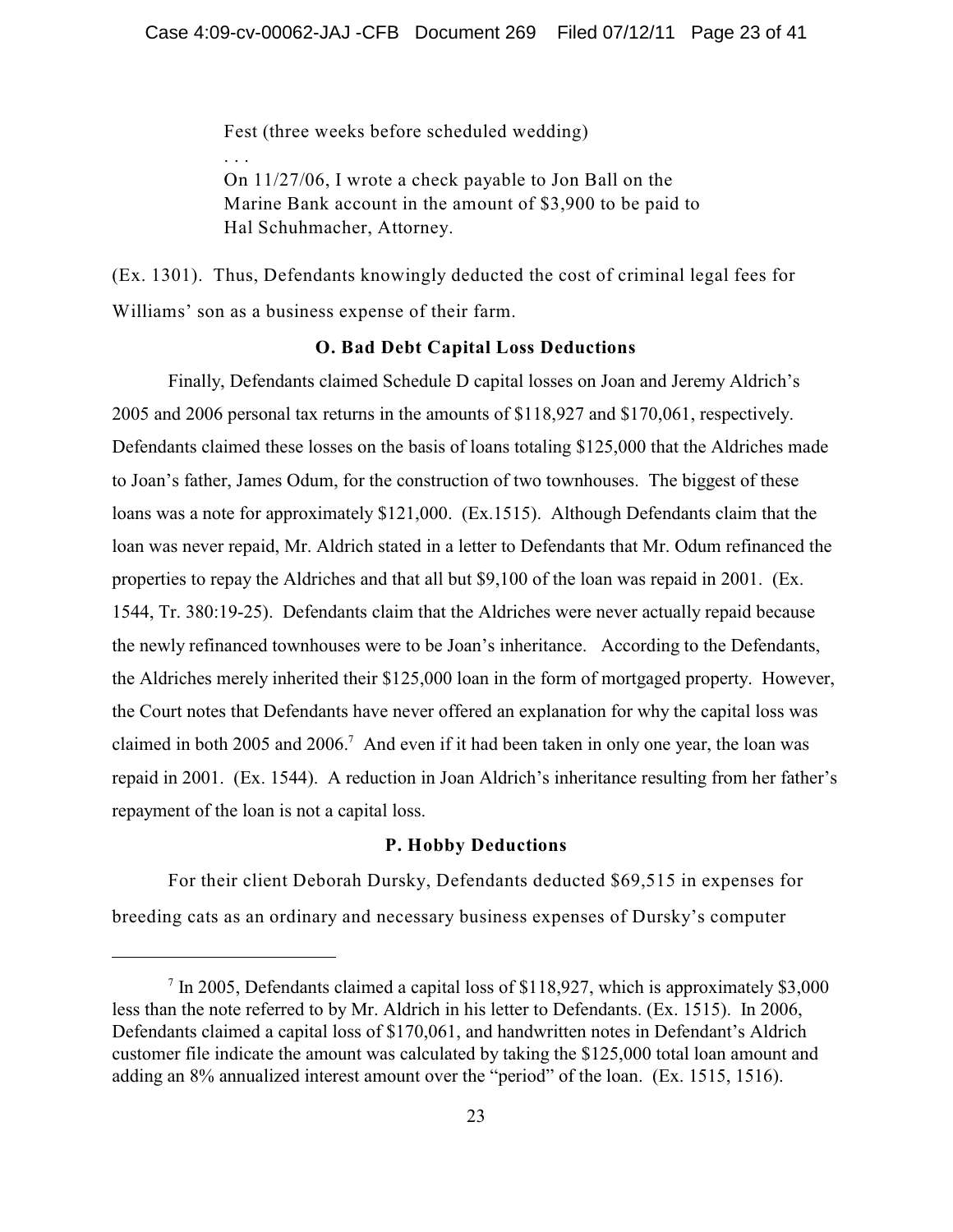consulting business, DKD Enterprises. This included \$19,400 that Dursky paid to herself for renting her own home and her own vehicle for the cattery. (Tr. 108:1-5). It also included \$7,700 that Dursky paid to her spouse to "manage" the cattery, an arrangement that Schwartz-Musin encouraged Dursky to adopt. (Tr. 769:24-770:19). In 2003, DKD had income of \$197,000 from computer consulting but took a total of \$222,485 in expenses – many from Durksy's cattery activity – for a total loss of \$24,228. (Ex. 1420). And DKD reported only \$250 in cattery-related revenue. In the face of these enormous cattery-related expenses and only \$250 of revenue, the Court finds Dursky's testimony – that she intended to make a profit – to be specious at best. Dursky's cattery "business" represents yet another example of Defendants' attempts to deduct quintessentially personal expenses – here, for a client's hobby – as ordinary and necessary business expenses. It also represents another example of Defendants' attempt to disguise improper deductions because Defendants encouraged Dursky to roll the cattery into her legitimate computer consulting business in order to hide the egregiousness of the deductions.

### **II. CONCLUSIONS OF LAW**

#### **A. Jurisdiction**

This Court has subject-matter jurisdiction over this action pursuant to 28 U.S.C. §§ 1340 and 1345. Section 1340 provides district courts with original jurisdiction over civil actions arising under acts of congress providing for internal revenue, and § 1345 provides the same for all civil suits brought by the United States.

## **B. Legal Standard for Injunctive Relief**

The Government seeks an injunction prohibiting Defendants from acting as tax return preparers under 26 U.S.C. §§ 7407, 7408, and 7402. $^8$  Initially, the Court notes that "[w]hen an injunction is explicitly authorized by statute, proper discretion usually

<sup>&</sup>lt;sup>8</sup> Unless otherwise noted, all statutory references are to the Internal Revenue Code, Title 26 of the United States Code.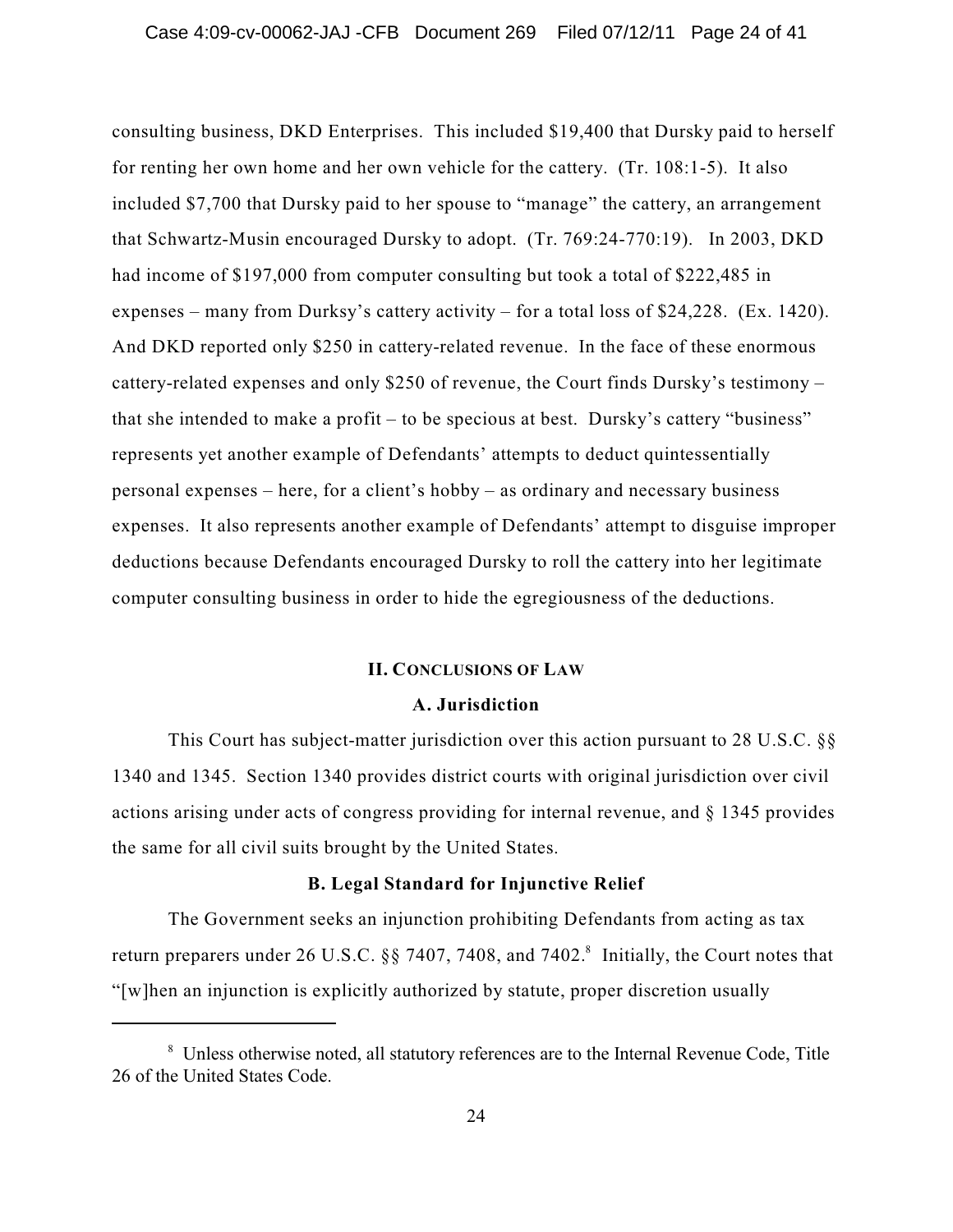requires its issuance if the prerequisites for the remedy have been demonstrated and the injunction would fulfill the legislative purpose." *United States v. White*, 769 F.2d 511, 515 (8th Cir. 1985) (quoting *United States v. Buttorff*, 761 F.2d 1056, 1059 (5th Cir. 1985)).

# **i. Section 7407**

To obtain an injunction under  $\S$  7407, the Government must prove that (1) the Defendants are tax return preparers; (2) the Defendants engaged in one of the four areas of proscribed conduct set forth in § 7407; and (3) an injunction is appropriate to prevent the recurrence of that conduct. *See* 26 U.S.C. § 7407; *United States v. Ernst & Whitney*, 735 F.2d 1296, 1303 (11th Cir. 1984). Section 7701(a)(36) defines "tax return preparer" as any person who prepares returns for compensation. 26 U.S.C. 7701(a)(36). And  $\S$ 7407 sets forth the four areas of proscribed conduct as follows:

> $(b)(1)$  that the tax preparer has --(A) engaged in any conduct subject to penalty under section 6694 or 6695 or subject to any criminal penalty provided by this title; (B) misrepresented his eligibility to practice before the Internal Revenue service, or otherwise misrepresented his experience or education as a tax return preparer; (C) guaranteed the payment of any tax refund or the allowance of any tax credit; or (D) engaged in any other fraudulent or deceptive conduct which substantially interferes with the proper administration of the Internal Revenue Laws.

26 U.S.C. § 7407 (1989)<sup>9</sup>.

Congress enacted § 6694 to deter abusive practices by preparers. *Brockhouse v. United States*, 749 F.2d 1248, 1251 (7th Cir. 1984). Subsection (a) penalizes a tax preparer who understates a client's tax liability based on a position that the preparer

<sup>&</sup>lt;sup>9</sup> The conduct penalized by  $\S$  6695 is inapplicable to the facts of this case.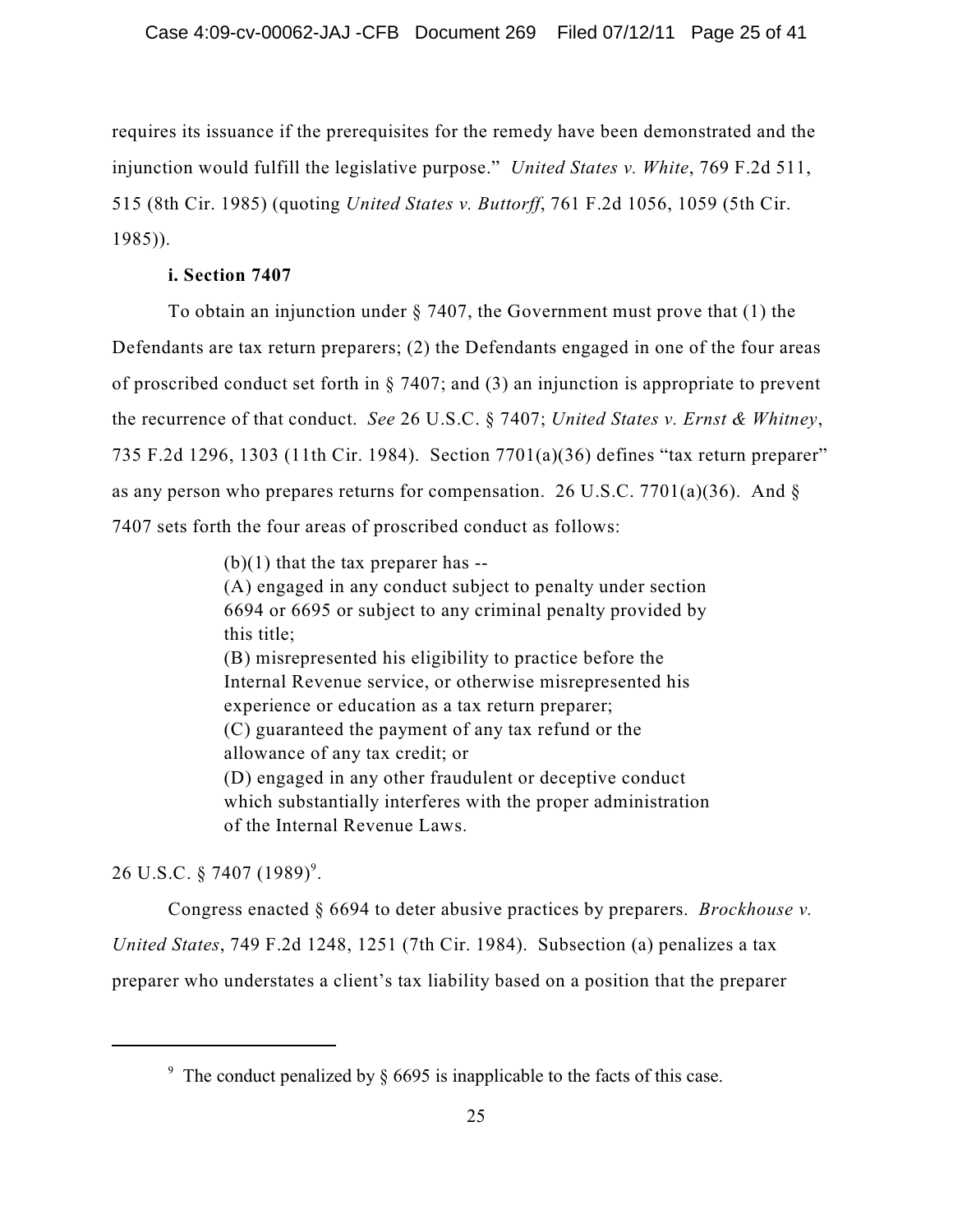knows or reasonably should know has no "realistic possibility of being sustained on its merits." 26 U.S.C. 6694(a)  $(1989)$ .<sup>10</sup> Thus, negligent understatements of tax liability are punishable under § 6694(a), and negligence in this context is defined familiarly as a "lack of due care or failure to do what a reasonable and ordinarily prudent person would do under the circumstances." *Brockhouse*, 749 F.2d at 1251-51 (citing *Marcellow v. C.I.R.*, 380 F.2d 499, 506 (5th Cir. 1967), *cert. denied*, 389 U.S. 1044 (1968); *see also Zmuda v. C.I.R.*, 731 F.2d 1417, 1422 (9th Cir. 1984)).

Defendants contend they properly relied upon information furnished to them by clients, in accordance with IRS regulations. In fact, Circular 230 provides in relevant part:

> (d) Relying on information furnished by clients. A practitioner advising a client to take a position on a tax return, document, affidavit or other paper submitted to the Internal Revenue Service, or preparing or signing a tax return as a preparer, generally may rely in good faith without verification upon information furnished by the client. The practitioner may not, however, ignore the implications of information furnished to, or actually known by, the practitioner, and must make reasonable inquiries if the information as furnished appears to be incorrect, inconsistent with an important fact or another factual assumption, or incomplete.

31 CFR § 10.34(d). Similarly, the standard of care under § 6694(a) requires preparers to exercise due diligence, which sometimes requires them to affirmatively seek additional

<sup>&</sup>lt;sup>10</sup> Section 6694(a) was amended in both 2007 and 2008. In 2007, the standard for penalty was changed from an "unrealistic" position to an "unreasonable" one. Thus, a tax preparer could be penalized for knowingly or negligently understating a client's tax liability if "there was not a reasonable belief that the position would more likely than not be sustained on its merits." 26 U.S.C. 6694(a) (2007). In 2008, the standard was changed again, such that any position not supported by "substantial authority" was deemed unreasonable. 26 U.S.C. 6694(a) (2008). However, because the Government's allegations concern returns prepared before enactment of these amendments, the Court applies the "unrealistic position" standard. In any event, the Court would reach the same conclusion under each of the three standards.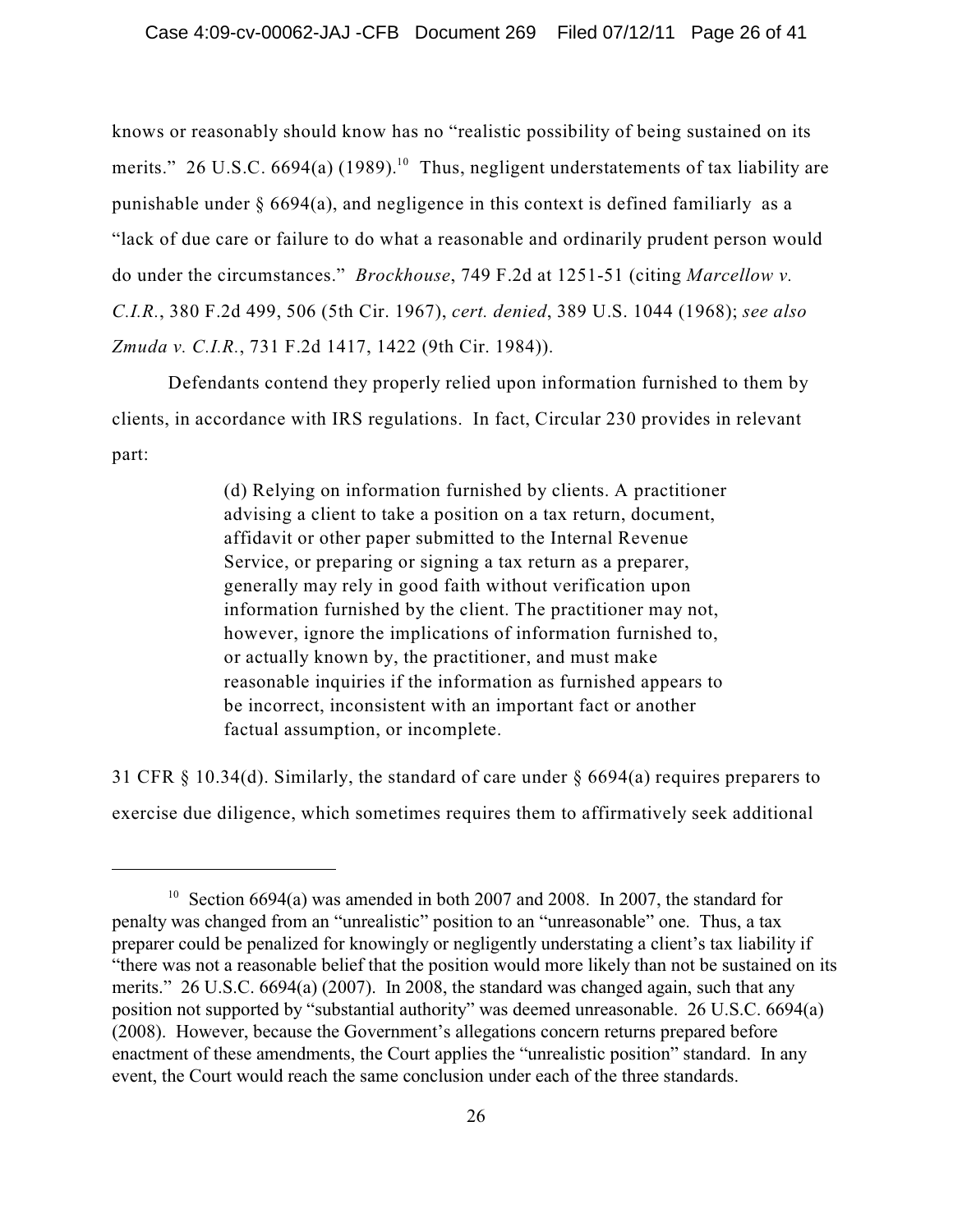information from clients:

[I]f the information supplied [by the client] would lead a reasonable, prudent preparer to seek additional information, it is negligent [under  $\S 6694(a)$ ] not to do so. A reasonable, prudent preparer would inquire as to additional information where it is apparent that the information supplied was incorrect or incomplete and it is simple to collect the necessary additional information.

*Brockhouse*, 749 F.2d at 1252; *see also United States v. Bailey*, 789 F.Supp. 788, 792 (N.D. Texas 1992), Rev. Rul. 80-265, 1980-2 C.B. 378 (finding liability under 6694(a) where the preparer "had reason to believe that the information furnished by [the client] might be incorrect or incomplete"). Thus, although Defendants can sometimes rely upon information furnished to them by clients, their reliance cannot be unreasonable.

Finally, § 6694(b) penalizes preparers for understatements of a client's tax liability due to willful or reckless conduct, 26 U.S.C. 6694(b), including a "willful disregard of [internal revenue] rules and regulations." *Judisch v. United States*, 755 F.2d 823, 827 (11th Cir. 1985). And "willfulness does not require fraudulent intent or an evil motive; it merely requires a conscious act or omission made in the knowledge that a duty is therefore not being met." *Pickering v. United States*, 691 F.2d 853, 855 (8th Cir. 1982) (citation omitted) (holding that, by taking business deductions for personal expenses on behalf of a client, defendant willfully understated the client's tax liability because he was on notice that the client's books and records may have been incomplete or incorrect).

To issue any injunction under § 7407, the Court must also find that injunctive relief is "appropriate to prevent the recurrence of such conduct." 26 U.S.C.  $\S 7407(b)(2)$ (1989). In making this determination, the Court considers the totality of circumstances, including the following factors set forth by the Seventh Circuit:

> (1) the gravity of harm caused by the offense; (2) the extent of the defendant's participation and his degree of scienter; (3) the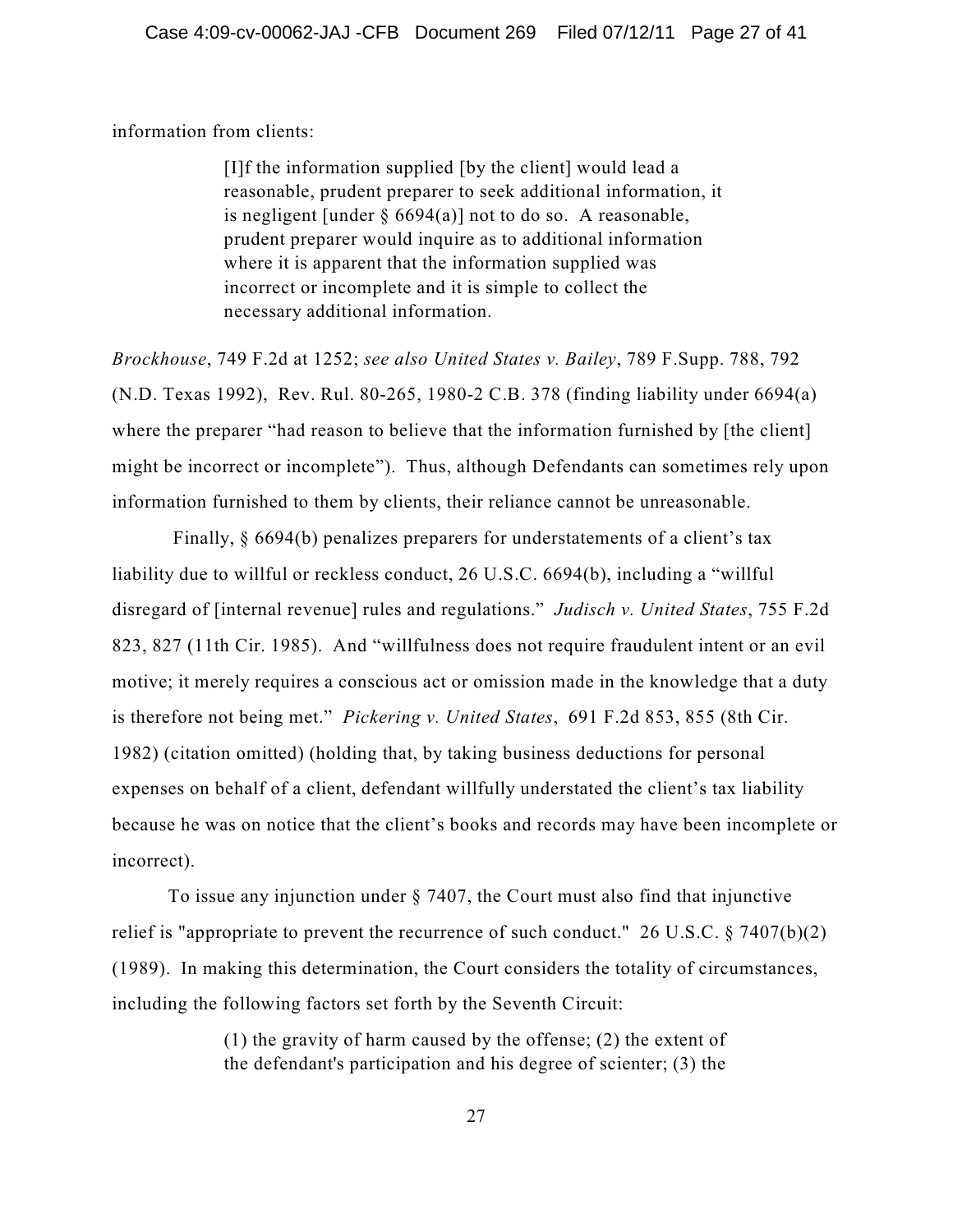isolated or recurrent nature of the infraction and the likelihood that the defendant's customary business activities might again involve him in such transactions; (4) the defendant's recognition of his own culpability; and (5) the sincerity of his assurances against future violations.

*United States v. Benson*, 561 F.3d 718, 724 (7th Cir. 2009) (*quoting United States v. Raymond*, 228 F.3d 804, 813 (7th Cir. 2000)). Under certain circumstances, § 7407 also gives the Court authority to issue a permanent injunction barring Defendants from acting as tax preparers:

> If the court finds that an income tax return preparer has continually or repeatedly engaged in any conduct [prohibited herein] and that an injunction prohibiting such conduct would not be sufficient to prevent such person's interference with the proper administration of this title, the court may enjoin such person from acting as an income tax return preparer.

### 26 U.S.C. § 7407(b).

### **ii. Sections 7408 and 7402**

Section 7408 authorizes the Court to enjoin a person from further engaging in conduct subject to penalty under §§ 6700, 6701, 6707, or 6708 if the injunction is appropriate to prevent the recurrence of that conduct. 26 U.S.C. § 7408. Relevant here, § 6701(a) imposes a penalty on any person who (1) aids, assists, or advises in the preparation of a return; (2) has reason to believe the return will be used in connection with any material matter arising under the internal revenue laws; and (3) knows that the return would result in an understatement of the tax liability of another person. 26 U.S.C. § 6701(a) (1989).

Section 7402 authorizes district courts to issue orders, including injunctions, necessary or appropriate for enforcement of the internal revenue laws. 26 U.S.C. § 7402.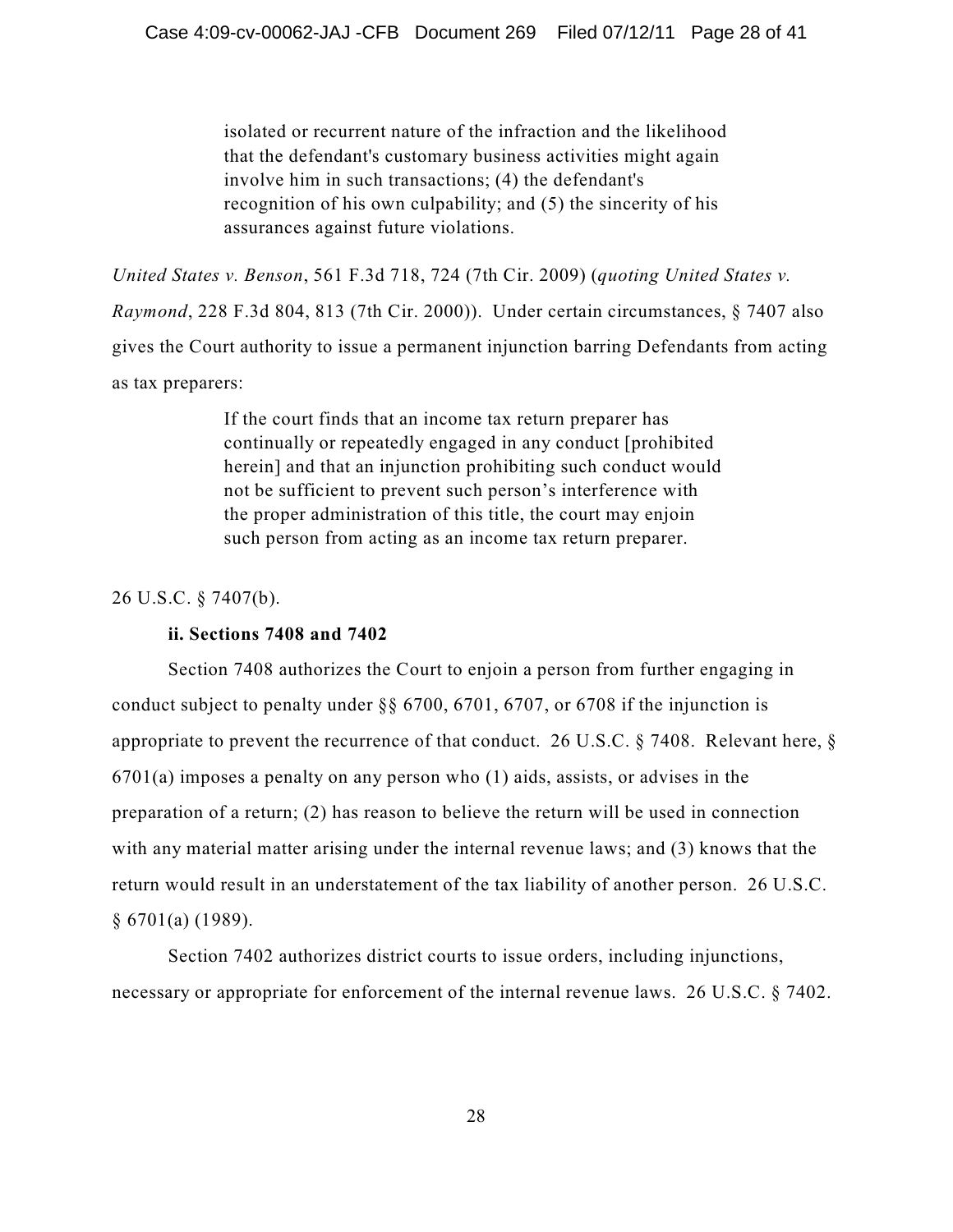#### **C. Business Deductions**

#### **i. Generally**

Section 61(a)(1) provides that, except as otherwise provided in Subtitle A of the code, gross income means all income from whatever source derived . . . ." 26 U.S.C.  $61(a)(1)$ . Section  $162(a)$  provides for deductions from gross income for certain business expenses. 26 U.S.C. § 162(a). To qualify for a deduction under § 162(a), "an item must (1) be paid or incurred during the taxable year, (2) be for carrying on any trade or business, (3) be an expense, (4) be a necessary expense, and (5) be an ordinary expense." *Wells Fargo & Co. and Subsidiaries v. C.I.R.*, 224 F.3d 874, 880 (8th Cir. 2000) (quoting *C.I.R. v. Lincoln Savings and Loan Assoc.*, 403 U.S. 345 (1971)) (internal quotations omitted).

"[T]he determination of whether an expense is ordinary and necessary and the taxpayer's purpose in making a particular payment are usually questions of fact." *Wells-Lee v. C.I.R.*, 360 F.2d 665, 669 (8th Cir. 1966). The term "necessary" imposes "only the minimal requirement that the expense be appropriate and helpful for the development of the [taxpayer's] business." *C.I.R. v. Tellier*, 383 U.S. 687, 689 (1966) (quoting *Welch v. Helvering*, 290 U.S. 111, 113 (1933)) (internal quotation omitted). To be "ordinary," the expense must relate to a transaction "of common or frequent occurrence in the type of the business involved." *Deputy v. du Pont*, 308 U.S 488, 495 (1940). Thus, "[i]n general a business expense is tested by its normalcy and soundness considered in light of the nature of the taxpayers trade or business." *Wells-Lee*, 360 F.2d at 669.

Importantly, § 262(a) expressly prohibits deductions for "personal, living, or family expenses." 26 U.S.C. § 262(a). And when both §§ 162(a) and 262(a) apply to an expense, the latter trumps, and the expense is not deductible. *Christey v. United States*, 841 F.2d 809, 814 n.2 (8th Cir. 1988); Henderson *v. C.I.R.*, T.C.M. 1983-372.

Below, the Court considers categories of deductions commonly taken by Defendants on behalf of clients.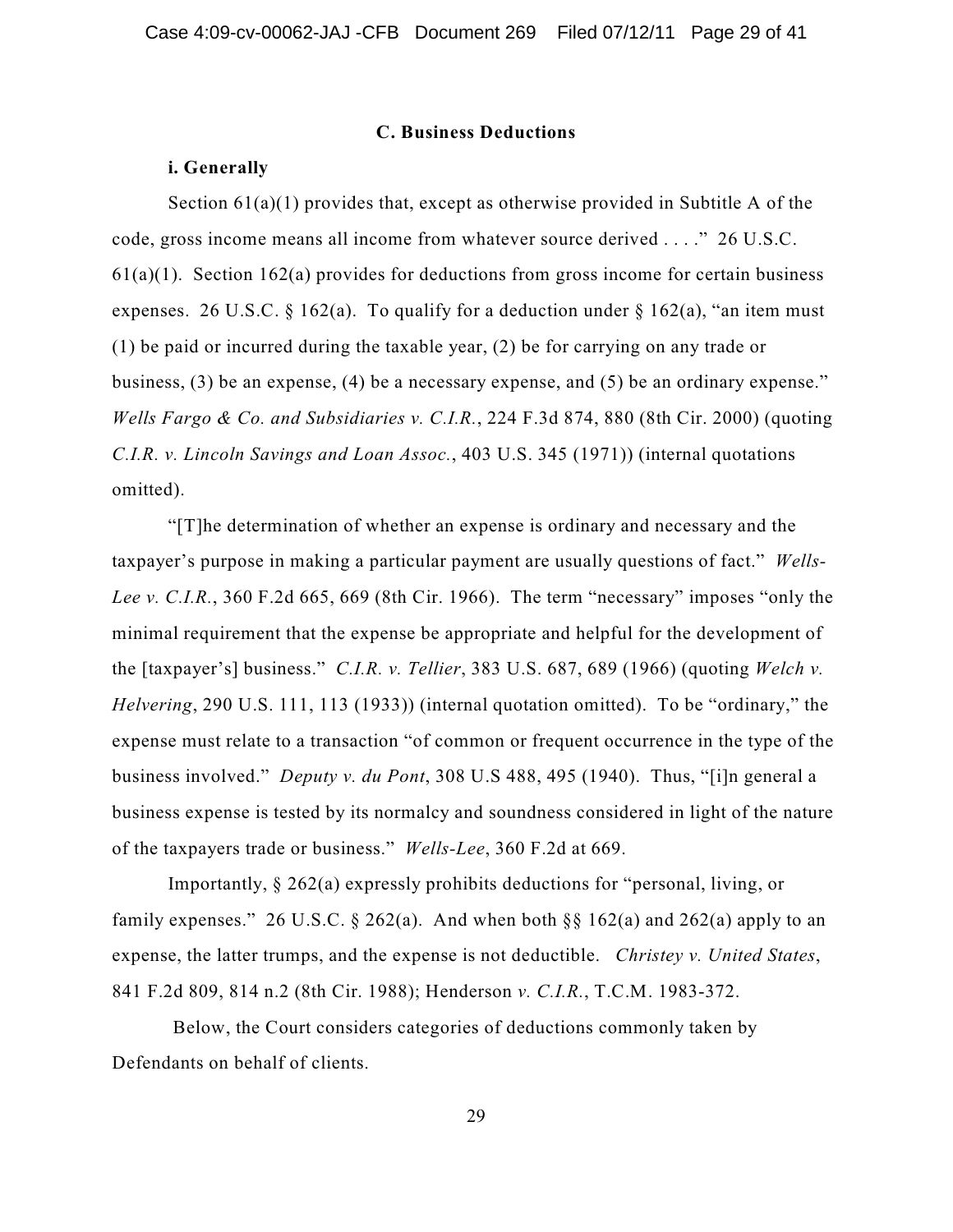# **ii. Clothing, Grooming, and Other Image Expenses**

"Although a business wardrobe is a necessary condition of employment, the cost of the wardrobe has generally been considered a nondeductible personal expense pursuant to section 262." *Hamper v. C.I.R.*, T.C. Summ. Op. 2011-17, \*3 (citing *Kennedy v. C.I.R.*, T.C. Memo, 1970-58, *aff'd*, 451 F.2d 1023 (3d Cir. 1971)). The well-established rule is that expenses for business clothes are only deductible under  $\S$  162(a) if the clothing is "(1) required or essential in the taxpayer's employment, (2) not suitable for general or personal wear, and (3) not so worn." *Deihl v. C.I.R.*, T.C. Memo. 2005-287, \*25 (citing *Hynes v. C.I.R.*, 74 T.C. 1266, 1290 (1980)). Courts view this as an objective test that "depends upon what is generally accepted for ordinary street wear." *Pevsnwer v. C.I.R.*, 628 F.2d 467, 470 (5th Cir. 1980); *see also Tilman v. United States*, 644 F.Supp.2d 391, 404-05 (S.D.N.Y. 2009) ("Beautiful gowns and cocktail dresses are a staple in many women's closets, as are earrings, necklaces, bracelets, brooches, rings and watches. . . . As long as other people would wear such clothing in a variety of settings, the clothes are not deductible."). In *Hamper*, the Tax Court held that a television news anchor improperly deducted expenses for work-related clothing, personal grooming, and a gym membership because they were "inherently personal expenses." *Id.* at \*4. Even an employment contract requiring petitioner to maintain a neat appearance does not "elevate his expenses for personal grooming to a business expense." *Hynes v. C.I.R.*, 74 T.C. 1266, 1292 (1980); *see also Richard Walter Drake v. C.I.R.*, 52 T.C. 842, 844 (1969) (disallowing enlisted man's deduction for haircuts required by the Army).

This rule for deductibility of clothing expenses applies both to employees and selfemployed taxpayers. *See Deihl*, T.C. Memo. 2005-287, \*25. In *Deihl*, petitioners formed a corporation to market a spray-on multivitamin that they developed and manufactured. Petitioners' corporation used a multilevel marketing structure similar to that of many home-based business at issue in this case, and petitioners claimed that expenses for their attire and personal grooming were deductible as ordinary and necessary business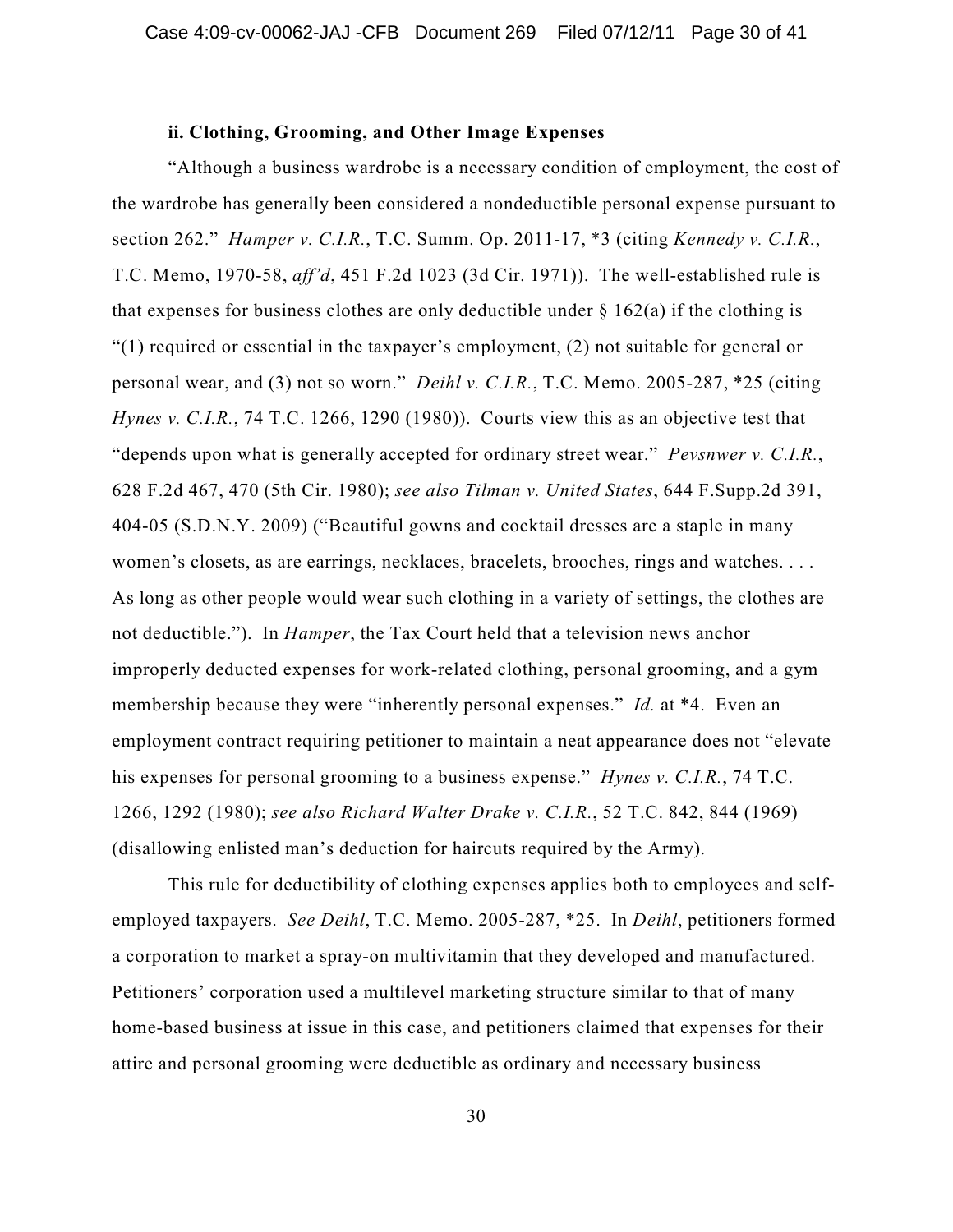expenses because they created the appearance of affluence and success, which attracted downline distributors and created profit. *Id.* at 2. Finding that the Deihl's clothes were suitable for personal wear, the Tax Court disallowed the deductions. *Id.* at \*25.

The Court finds that all of the image expense deductions that Defendants took on behalf of clients are improper. Expenses for nail and hair care, dresses, business suits, and fashion accessories are not ordinary and necessary business expenses, and Defendants have presented no evidence that any of the clothing purchased and deducted as image expenses was unsuitable for ordinary street wear. These are "inherently personal expenses," *Hamper*, T.C. Summ. Op. 2011-17, \*4, and Defendants should not have taken such deductions for their clients.

# **iii. Rent and Home Improvement/Maintenance**

"A close relationship between a lessor and lessee [requires] a careful examination of the circumstances surrounding the arrangement to determine whether the payments are, in fact, for the rental of the property." *Tyson v. C.I.R.*, T.C. Memo 2009-176, \*5 (citation and quotations omitted). In *Tyson*, the Tax Court concluded that RS Tyson's payments of rent to Rob and Shirley Tyson were not made pursuant to a "bona fide rental" because the rental amounts were mere guesstimates, the rental was not at arm's length, and the agreement had "little reality beyond tax planning."<sup>11</sup> *Id*. This Court agrees. In fact, the *Tyson* court's reasoning applies to all of the rent deductions discussed in Part I-E of this Order, and the Court therefore finds them prohibited by §§ 162(a) and 262(a). Many of the deductions, however, are improper for additional reasons.

First, Defendants took many of the rent deductions – namely those taken for Shrishti, RS Tyson, DJF, Coogan & Associates, and PDC – knowing those clients had no lease and made no actual rent payments. Thus, Defendants deducted expenses that were never actually "incurred" by their clients, as required by § 162(a). *See* 26 U.S.C. §

 $11$  The Tax Court refers to deductions taken in 2003, when the Tysons were clients of Defendants.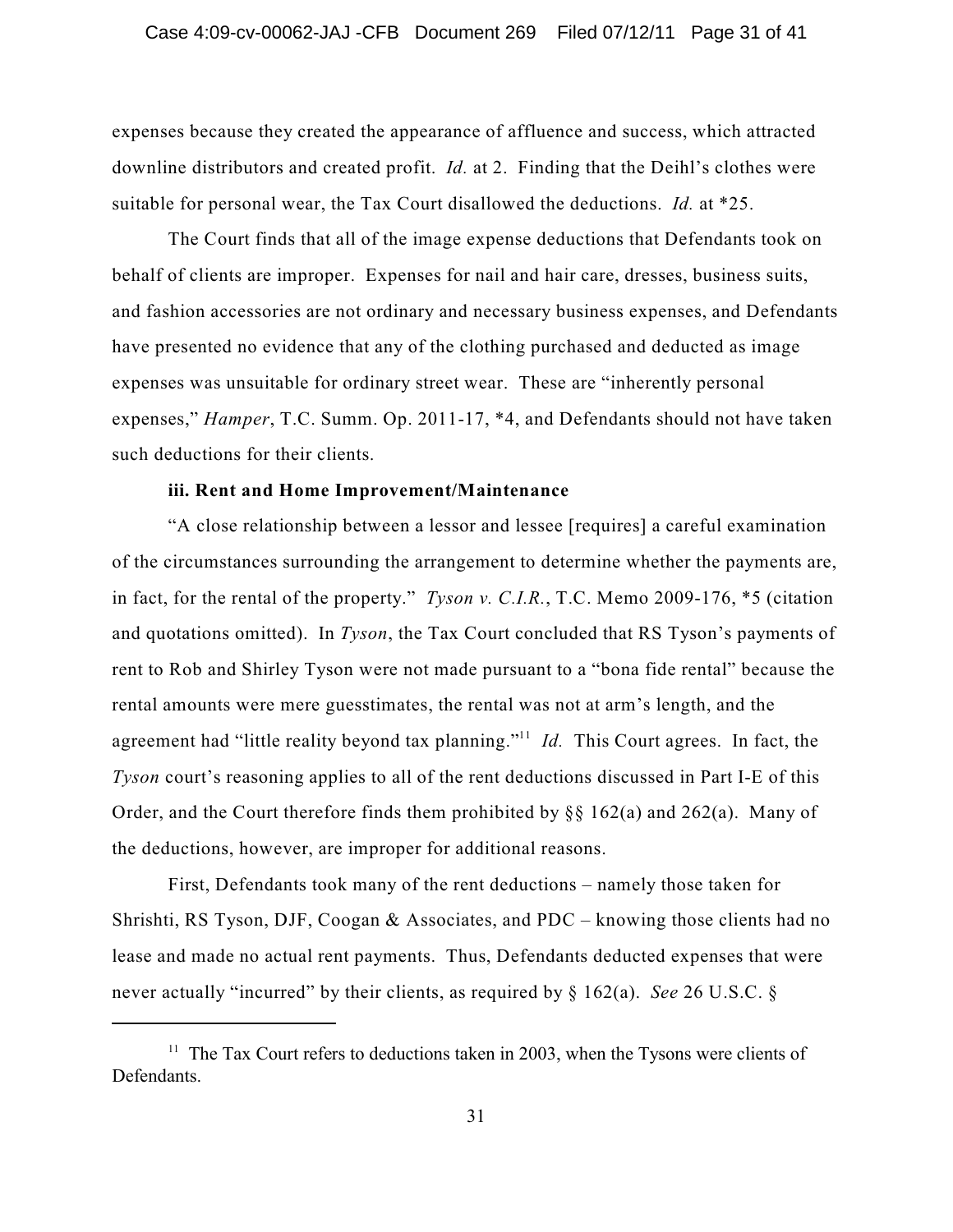162(a); *Wells Fargo & Co. and Subsidiaries*, 224 F.3d at 880. Second, many of the rent deductions were obviously unreasonable. Shrishti used only four percent of Arindam Chatterjee's house for office space yet deducted  $$12,000$  in annual rent – more than half of Chatterjee's annual mortgage payment for the entire house. Additionally, Defendants admitted that DFJ's rental amount was not determined by the amount of space used or the value of Doris Johnson's house but rather by the amount of money that Johnson removed from the corporation for various other personal purposes. Similarly, Defendants "reclassified" payments that RS Tyson made to Shirley Tyson's creditors as rent payments. Like *Tyson*, these rental amounts are mere guesstimates. *See id.*

Defendants' deductions for clients' home improvement and maintenance costs were also unreasonable. Although landscaping and improvement expenses may sometimes be ordinary and necessary to a home-based business, Defendants deducted expenses that primarily benefitted the homeowners rather than the businesses. These include the costs of termite control, chemicals to treat a one-acre fish pond, a lawn mower, a well pump, a television, and other personal-use furniture. *See Dobbe v. C.I.R.*, T.C. Memo 2000-330, \*8 (disallowing landscaping deductions because the landscaping primarily benefitted the corporation's shareholders and only tangentially benefitted the corporation). Even if such expenses somehow incidentally benefitted Defendant's business clients, they primarily benefitted the homeowners and are therefore prohibited by  $§ 262(a).$ 

### **iv. Travel Expenses**

If a "trip is undertaken for other than business purposes, the travel fares and expenses incident to travel are personal expenses and the meals and lodging are living expenses" that are nondeductible. 26 C.F.R.  $\S$  1.162-2(a)(2010). If the trip is primarily personal in nature, it is not deductible even if the taxpayer conducts some business during the trip. *Townsend Industries, Inc. v. United States*, 342 F.3d 890, 892 (8th Cir. 2003) (citing 26 C.F.R. § 1.162-2 (2010)). However, expenses "which are allocable to the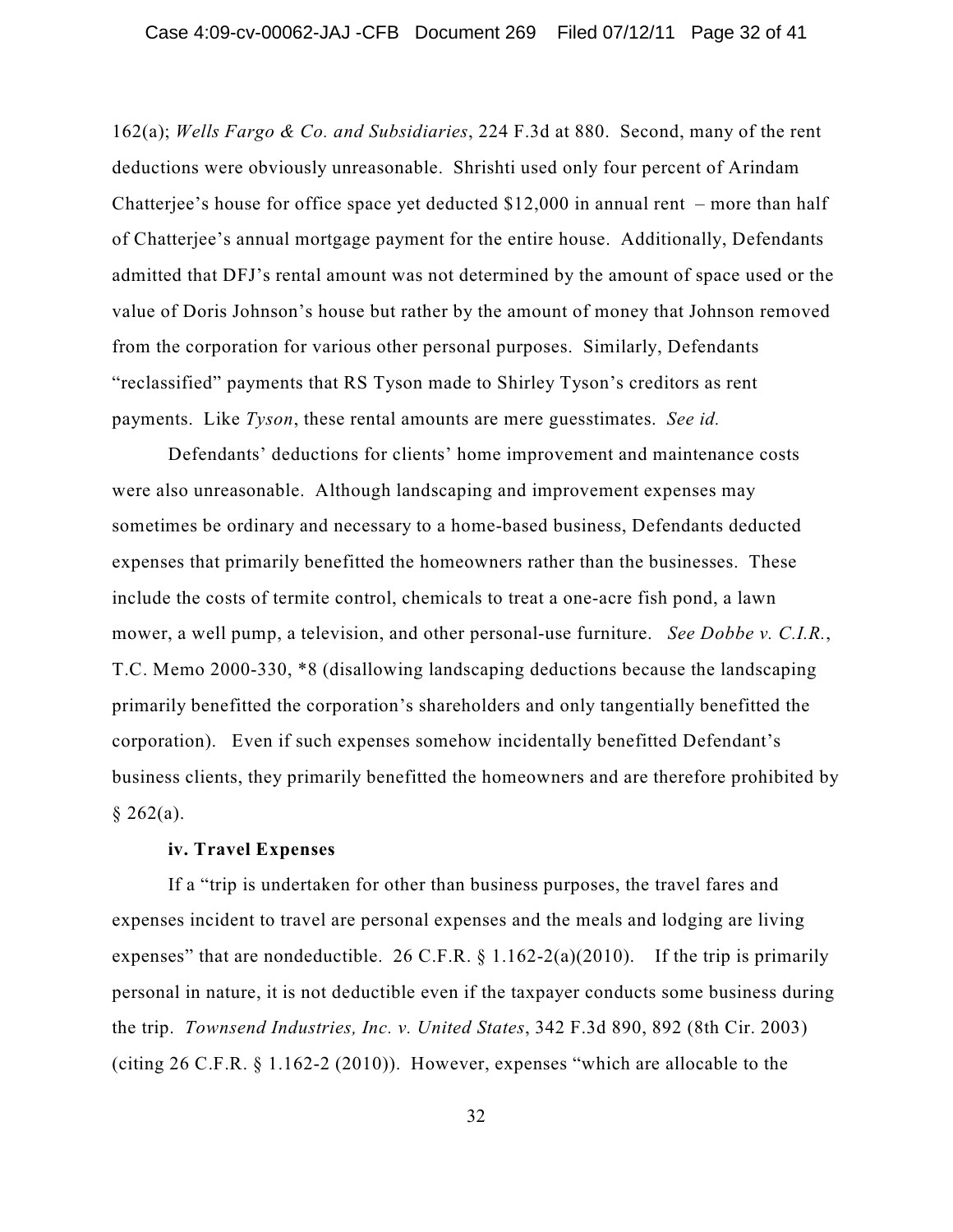taxpayer's trade or business" may still be deducted during otherwise non-deductible travel. *Id.*

Every travel-related deduction discussed in Part I-F was primarily personal in nature. Kim Johnson was not required log diving hours to maintain certification, nor was her diving certification an ordinary and necessary expense of being a swimming instructor. Further, she deducted the cost of dives by family members. Even more egregious is Defendants' deduction for the Tyson family's California vacation. Shirley Tyson explained to Schwartz-Musin that her "whole family" was taking an eleven-day vacation to California for her cousin's wedding and that they were "seeing all the sites." Tyson also explained that she planned to meet her personal coach before checking into the hotel on their first day. Even assuming that Tyson met with her personal coach and that her cousin was "one of [her] best customers," such limited business activities do not come remotely close to justifying an eleven-day vacation for Tyson's entire family. The Coogan's trip to Croatia and London was also personal. In fact, the Coogans never even reported their expenses to Defendants as business-related but instead asked whether it was deductible as a "lifestyle promotion[]." All of these trips were non-deductible personal expenses under § 262.

### **v. Child and Pet Care Expenses**

A corporation cannot deduct child care expenses where the primary benefit of those expenses is incurred by the employee-owner, and not the business. *Settimo v. C.I.R.*, 92 T.C.M. (CCH) 473 (2006) (disallowing child care expenses by an a S-Corporation); *see also Davis v. C.I.R.*, 92 T.C.M. (CCH) 514 (2006) ("We have consistently held that two-earner married couples may not deduct, as a business expense under section 162, the cost of care for their children during working hours.") (citing *O'Reilly v. C.I.R.*, T.C. Memo. 1974-261 (collecting cases)). Similarly, a corporation cannot deduct expenses for its incorporators' dog care expenses. *See Chaney v. C.I.R.*, 97 T.C.M. (CCH) 1293 (2009) (finding that taxpayers acted in bad faith by, among other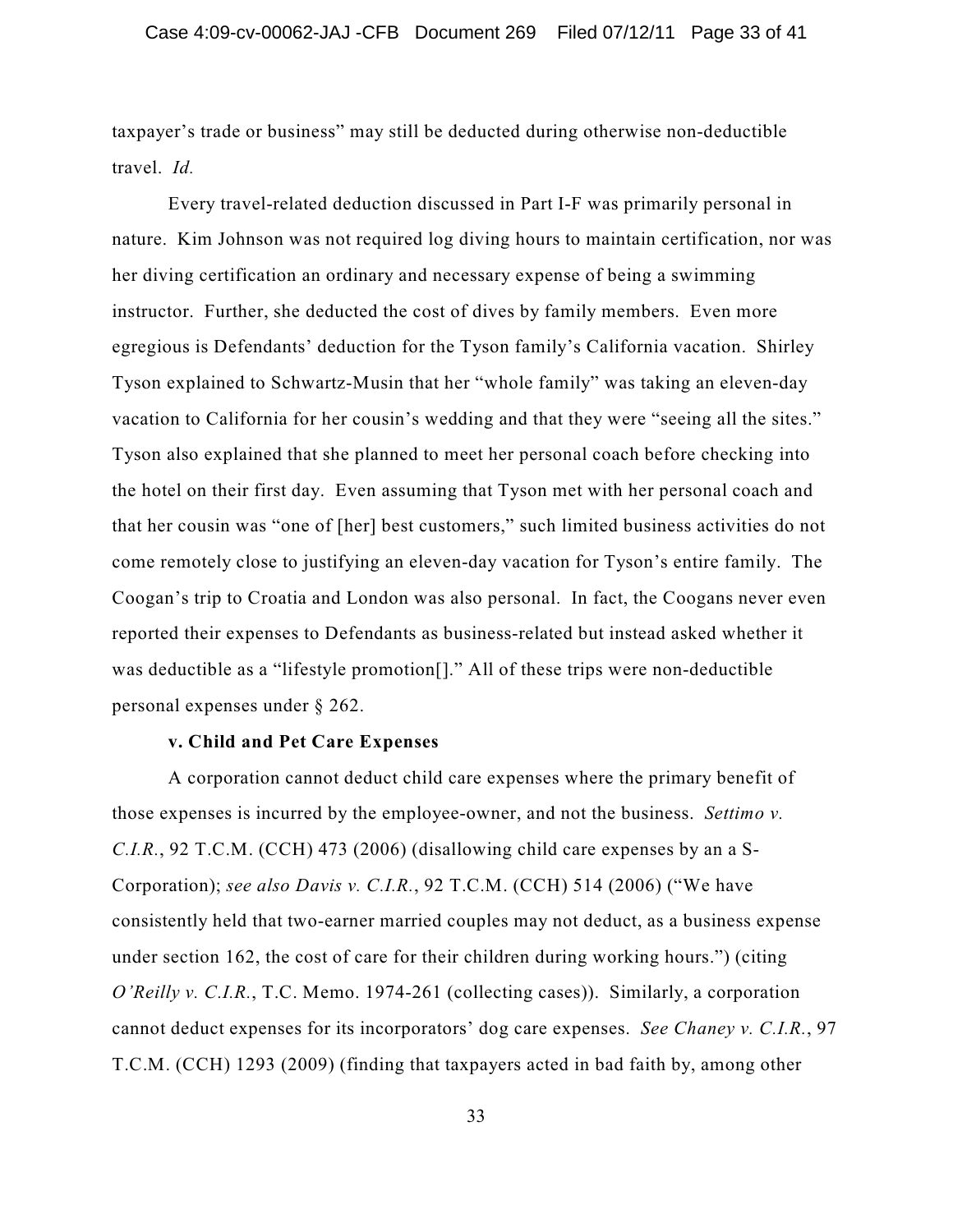things, taking deductions for expenses related to care of their dog while away on business).<sup>12</sup>

Accordingly, the Court finds that the childcare deductions for Shrishti, Applied Video Compression, and Internet Solver are all improper, and the Defendants knew it. These expenses are not ordinary to running a business, and they are clearly "family" expenses under § 262(a).

# **vi. Firefighter and Paramedic Meal Expenses**

Ordinarily, the cost of one's meals is a non-deductible personal expense. Treas. Reg. § 1.262-1(b)(5). If employees are not traveling, their meal expenses are deductible only if the employee must purchase a meal or must pay into a meal fund as a necessary condition of employment. *Compare Phillips v. C.I.R.*, 52 T.C.M. (CCH) 747 (1986) *and Duggan v. C.I.R.*, 77 T.C. 911 (1981) (both disallowing deductions under § 162(a) for firefighter meal expenses), *with Sibla v. C.I.R.*, 68 T.C. 422 (1977) (allowing a deduction for firefighter meal expenses where firefighters were required to contribute to a "mess fund"). *See also Christey*, 841 F.2d at 810 (allowing deduction on the basis that highway patrol officers were required to eat their meals in a roadside restaurant and were not allowed to bring meals from home). Thus, if employees are allowed to bring meals from home or their contribution to a "mess fund" is voluntary, their meal expenses are nondeductible personal expenses under § 262.

Defendants deducted firefighter and paramedic meal expenses despite the fact that their clients were not required to contribute to a mess fund, and they relied upon a onepage document that Schwartz-Musin allegedly obtained at a tax conference without any additional research or inquiry. The Court finds that Defendants' reliance on this document – in the face of much tax literature and case law to the contrary – was unreasonable – and certainly negligent – and that these deductions were not allowed

 $12$  The Chaneys were Defendants' clients when the "bad faith" deductions were taken.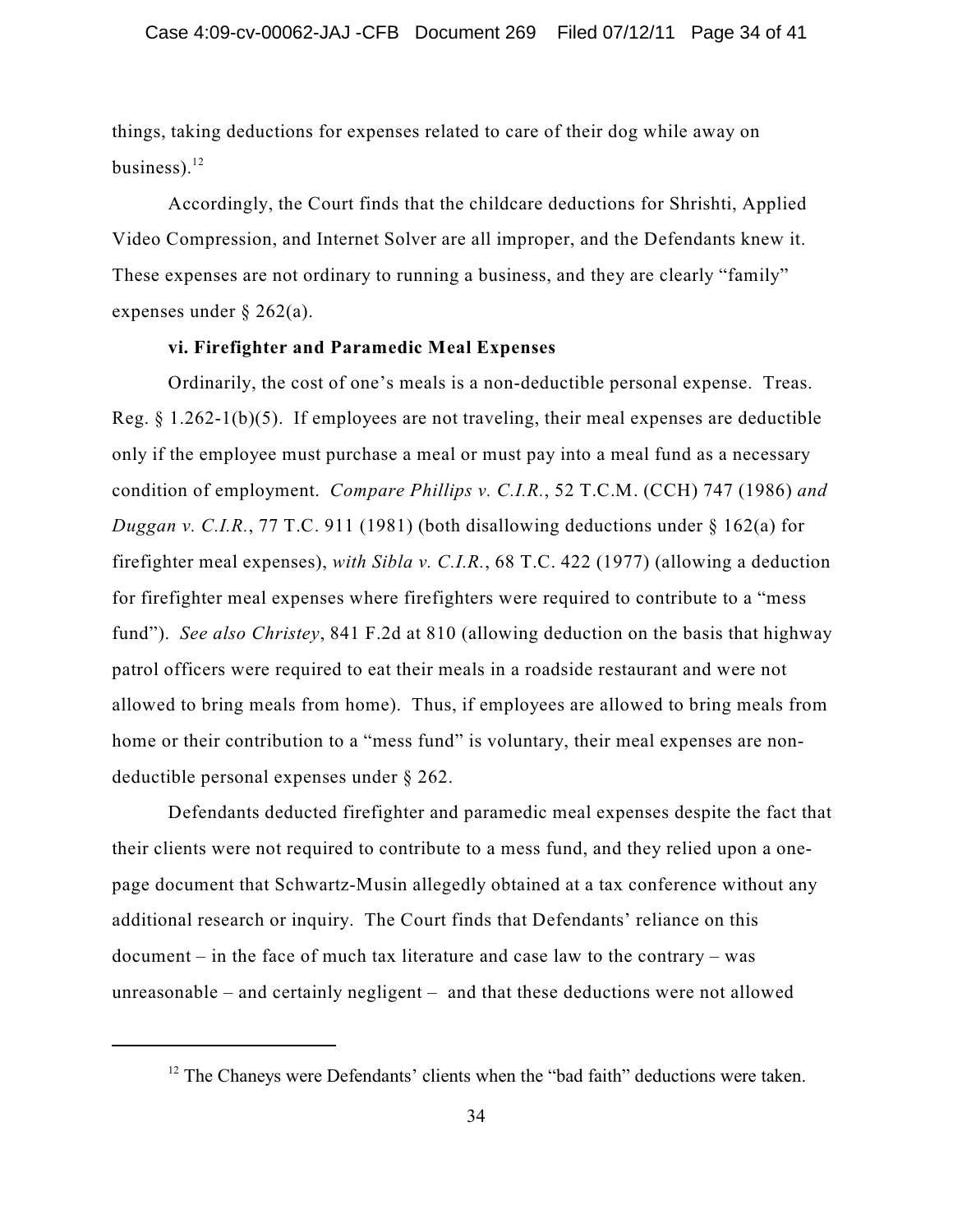under §§ 162(a) and 262.

### **vii. Tuition**

The tuition deductions taken by Defendants are clearly prohibited by  $\S$ § 162(a) and 262. There is nothing ordinary about a technology consulting company, Gerdes Group, spending over \$12,000 in nursing-school tuition for its owner's wife. Similarly, the expenditure of over \$14,000 for the Chatterjee-Lahiri daughters' tuition provided no benefit to Shrishti, a management consulting company. Theses expense do not relate to any transaction "of common or frequent occurrence in the type of the business involved." *Deputy*, 308 U.S at 495 (1940). Moreover, tuition for one's child is unquestionably a "personal, living, or family expense[]" disallowed by § 262. 26 U.S.C. § 262. Defendants knew these deductions were for family members' tuition, and the took the deductions anyway.

### **viii. Business Gifts**

"The cost of gifts may be an ordinary necessary business expenses if the gifts are connected with the taxpayer's opportunity to generate business income." *Bruns v. C.I.R.*, T.C. Memo. 2009-168, \*8 (citation omitted). Business gift deductions are limited, however, to \$25 per donee per taxable year. 26 U.S.C. § 274(b)(1). Section 274(d) also requires the taxpayer to substantiate with records or other adequate evidence (1) the amount of the expenses; (2) the date and description of the gift; (3) the business purpose of the gift; and (4) the business relationship to the taxpayer of the person receiving the gift. 26 U.S.C. § 274(d).

Here, the Court finds that the gifts at issue were often – if not always – ordinary and necessary business expenses. Many of Defendants' clients rely upon customer referrals and downstream-distributor goodwill to generate additional business. However, Defendants deducted gifts in amounts well-over the \$25 limit, which is prohibited by § 274(b)(1). *See Bruns*, Memo 2009-168, \*8 (affirming Commissioner's disallowance of any amount over \$25.00 deducted for gifts to customers and referral sources).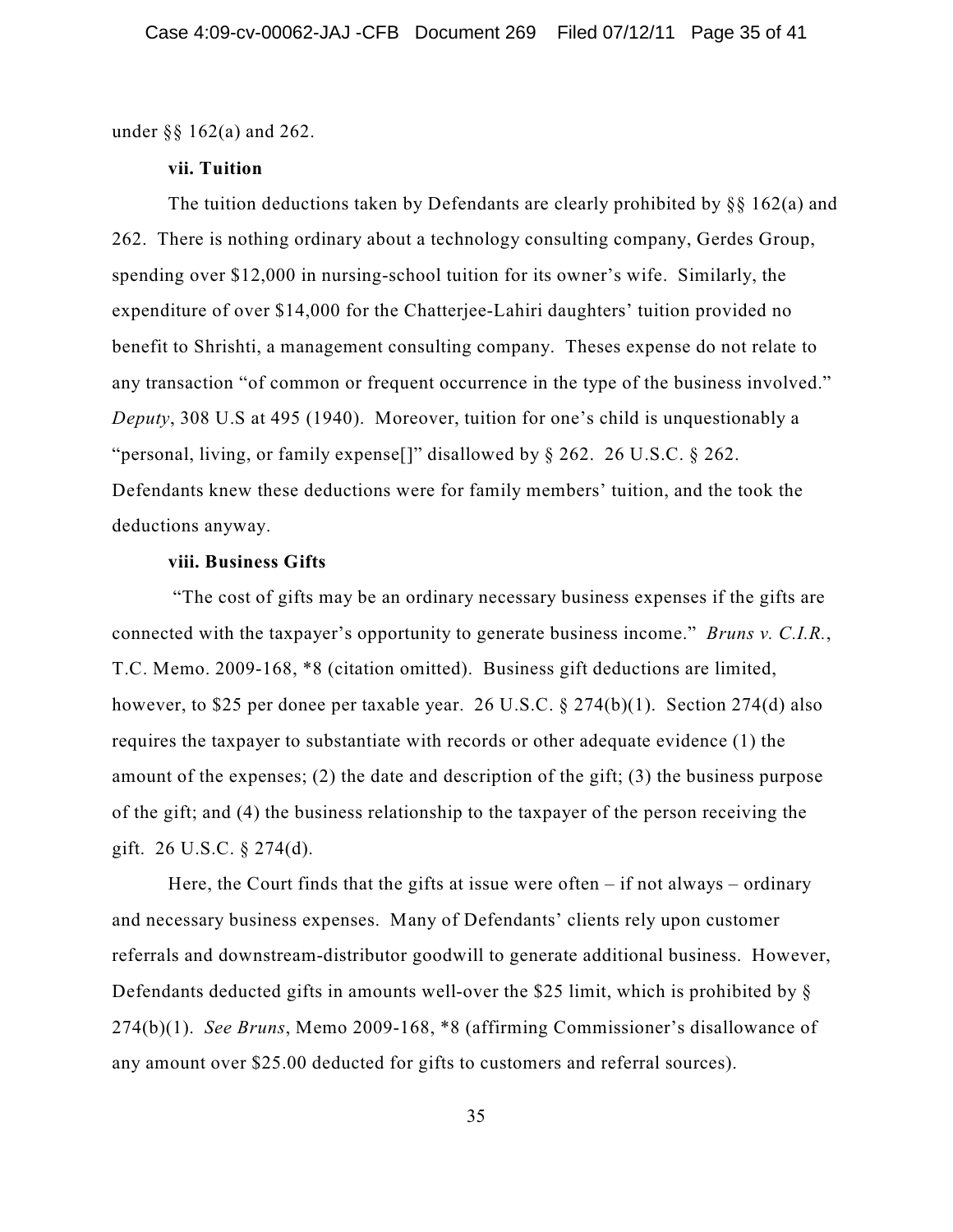### **ix. Meal and Entertainment Expenses**

Section 274(n) provides a limitation on the deductibility of any meal and entertainment expenses under  $\S 162(a)$ . Specifically, "[t]he amount allowable as a deduction under this chapter for . . . any expense for food or beverages . . . shall not exceed 50 percent of the amount of such expense." 26 U.S.C. § 274(n). Contrary to Defendants' stated belief, no exception exists for food or beverages provided at meetings where the "primary focus" is solely on business. Accordingly, Defendants improperly deducted one-hundred percent of meal and grocery expenses for Nolan Enterprises in 2004 and Alagappa International in 2008.

# **x. Employee Benefits Plans**

Section  $105(a)$  provides that – except as otherwise provided in that section – amounts actually received by an employee through accident or health insurance for personal injuries or sickness shall be included in gross income to the extent such amounts (1) are attributable to contributions by the employer which were not includible in the gross income of the employee, or (2) are paid by the employer. 26 U.S.C. § 105(a). Section 105(b) creates an exception from subsection (a), however, for amounts paid to the taxpayer to reimburse the taxpayer for expenses incurred for medical care of the taxpayer or the taxpayer's spouse or dependents. 26 U.S.C. § 105(b). However, payments to employees for medical expenses incurred before the date of adoption for an employee benefits plan are not excludable from employees' gross income. *Seidel v. C.I.R.*, T.C. Memo 1971-238 (citing 26 C.F.R. § 1.105-5); *see also* Revenue Ruling 2002-58. Here, Defendants encouraged multiple clients to backdate their employee benefits plan so that they could deduct any prior payments made by the companies. Thus, Defendants again proved themselves willing to deceive the IRS by backdating substantive documentation.

### **xi. Club Membership Dues**

Fees or dues for membership in a "club organized for business, pleasure, recreation or other social purpose" are non-deductible expenses. 26 U.S.C.  $\S 274(a)(3)$ . This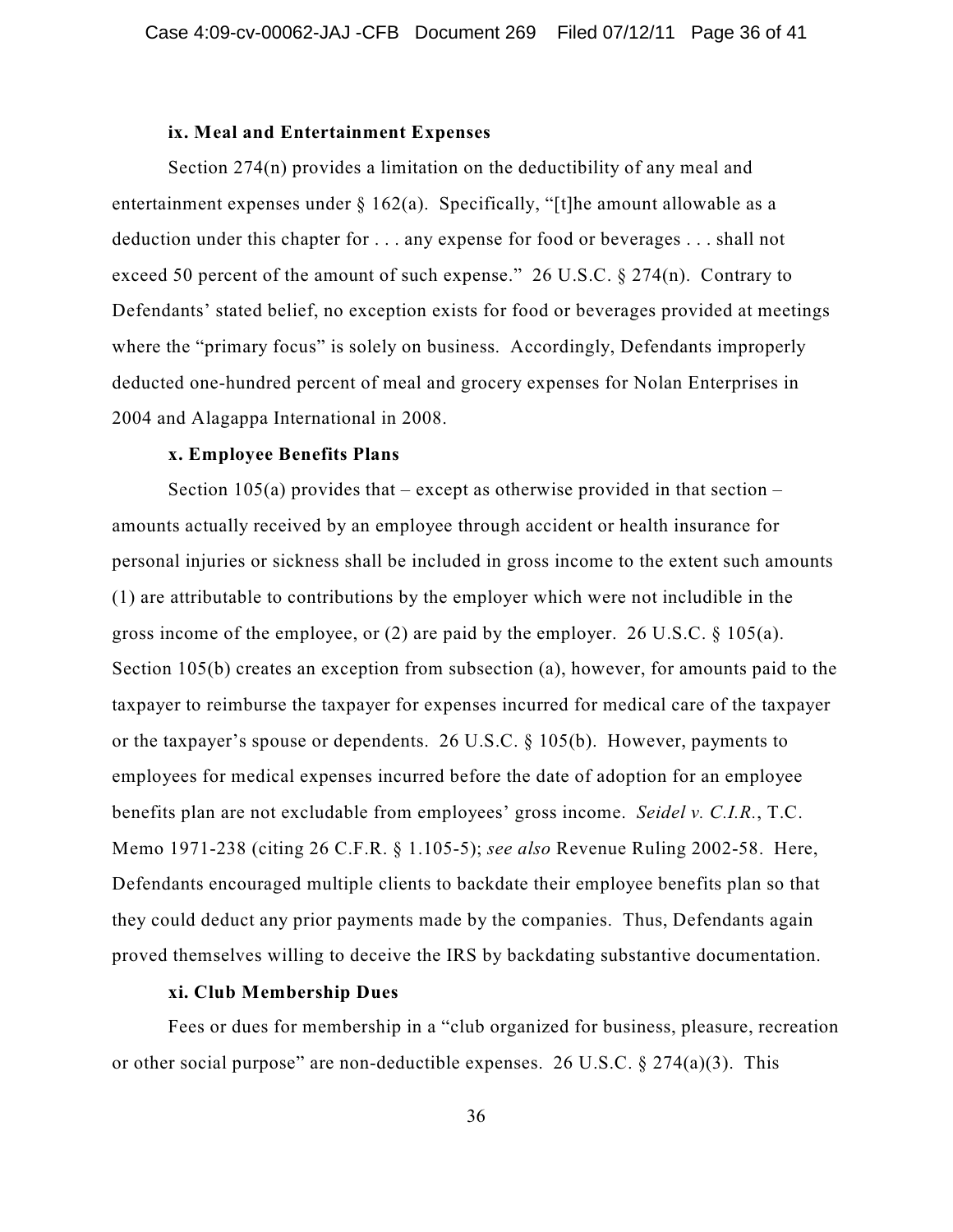includes, "country clubs, golf and athletic clubs, . . . and clubs operated to provide meals under circumstances generally considered to be conducive to business discussion." 26 C.F.R. § 1.274-2(a)(iii); *see also Deihl*, 90 T.C.M. (CCH) 579, \*18 (2005) (denying deduction claimed for country club dues). Thus, the business deductions for Bryan Michael's country club membership, George Hasselmann's golf league, and Ram Vairavan's fitness club membership were prohibited by  $\S 274(a)(3)$ .

### **xii. Legal Expenses**

Legal fees are deductible as business expenses only if the business or corporation primarily benefitted from the legal services obtained. *Hood v. C.I.R.*, 115 T.C. 172, 181 (2000) (disallowing corporate deduction for legal fees related to defending sole shareholder against criminal tax evasion charges). Although the preparation of a person's will may involve corporate ownership and succession issues, it is primarily a personal legal service. Defendants should not have deducted such legal fees on Becker Chaney & Associates 2003 tax return. Similarly, there is nothing ordinary or necessary about expenses related to criminal legal services for Bob and Jenny Williams' son, who was charged with driving under the influence of alcohol. The business did not benefit from these expenses, and Defendants should not have deducted them.

#### **D. Appropriateness of a Permanent Injunction**

The Court finds that a permanent injunction – forever prohibiting the Defendants from acting as tax preparers – is both necessary and appropriate under the standard set forth in § 7407. Initially, it is worth noting that the Court's findings of fact are sufficient to impose an injunction under §§ 7407, 7408, and 7402. However, because § 7407 explicitly provides authority to permanently enjoin Defendants from acting as tax preparers and because the prohibitions of § 7407 best apply to the various instances and kinds of Defendants' misconduct, the Court will focus its analysis on that section. To that end, the Court notes that it is undisputed that Defendants are tax prepares as defined by § 7701(a)(36). Thus, the Court need only determine (1) whether Defendants engaged in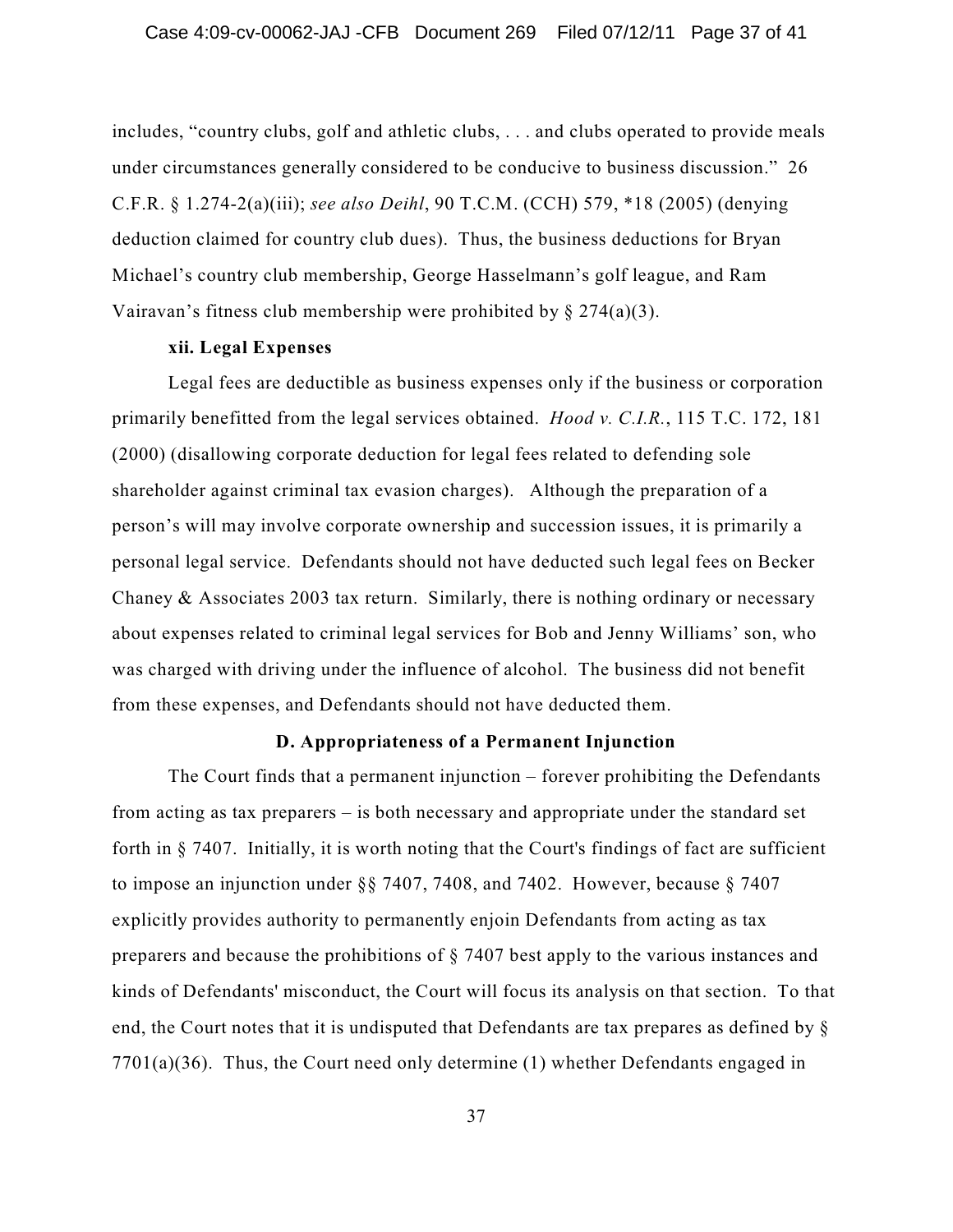misconduct under §§ 7704 and 6694; and (2) whether a permanent injunction is the appropriate remedy.

#### **i. Sections 7407 and 6694 Conduct**

Examples of Defendants' misconduct under § 6694 are legion. The evidence at trial revealed Defendants' clear disregard for the Internal Revenue Code, the IRS, federal courts, and basic fairness. As discussed earlier, Defendants took numerous unrealistic positions as to business deductions for rent, home improvements, vacations, groceries, contract labor, image expenses, legal fees, and many other quintessentially personal expenses. These deductions fail the "ordinary and necessary" test under § 162(a), as well as the more specific tests discussed above. And even if certain personal expenses were somewhat related to a client's business, deduction was expressly disallowed by § 262(a), which prohibits business deductions for "personal, living, or family expenses." 26 U.S.C. § 262(a). Moreover, Defendants often took deductions for expenses or losses never actually incurred, such as the numerous rent deductions taken when no rent was ever paid or the bad debt deduction when the Aldrich's debt was almost entirely repaid.

The tax positions discussed in Section I had "no realistic possibility of being sustained on the merits." 26 U.S.C. 6694(a) (1989). The Defendants knew this and were also more than merely negligent. Defendants' blind reliance upon information furnished by their clients was unreasonable, particularly in light of the advice they routinely provided clients and the facial impropriety of many of the deductions. However, the evidence – including numerous instances of "relabeling" and "reclassification" to disguise deductions – leads the Court to conclude that Defendants's conduct was not only negligent but reckless and willful. *See* 26 U.S.C. § 6694(b). Defendants are not, as they claim to be, innocent preparers beset by dozens of dishonest clients who all just happened upon the same tax practice. Rather, Defendants advertised their willingness to deduct any and all expenses in order to attract clients, they miseducated clients as to the deductibility of personal expenses by promoting a "write-of-your-lifestyle" approach to tax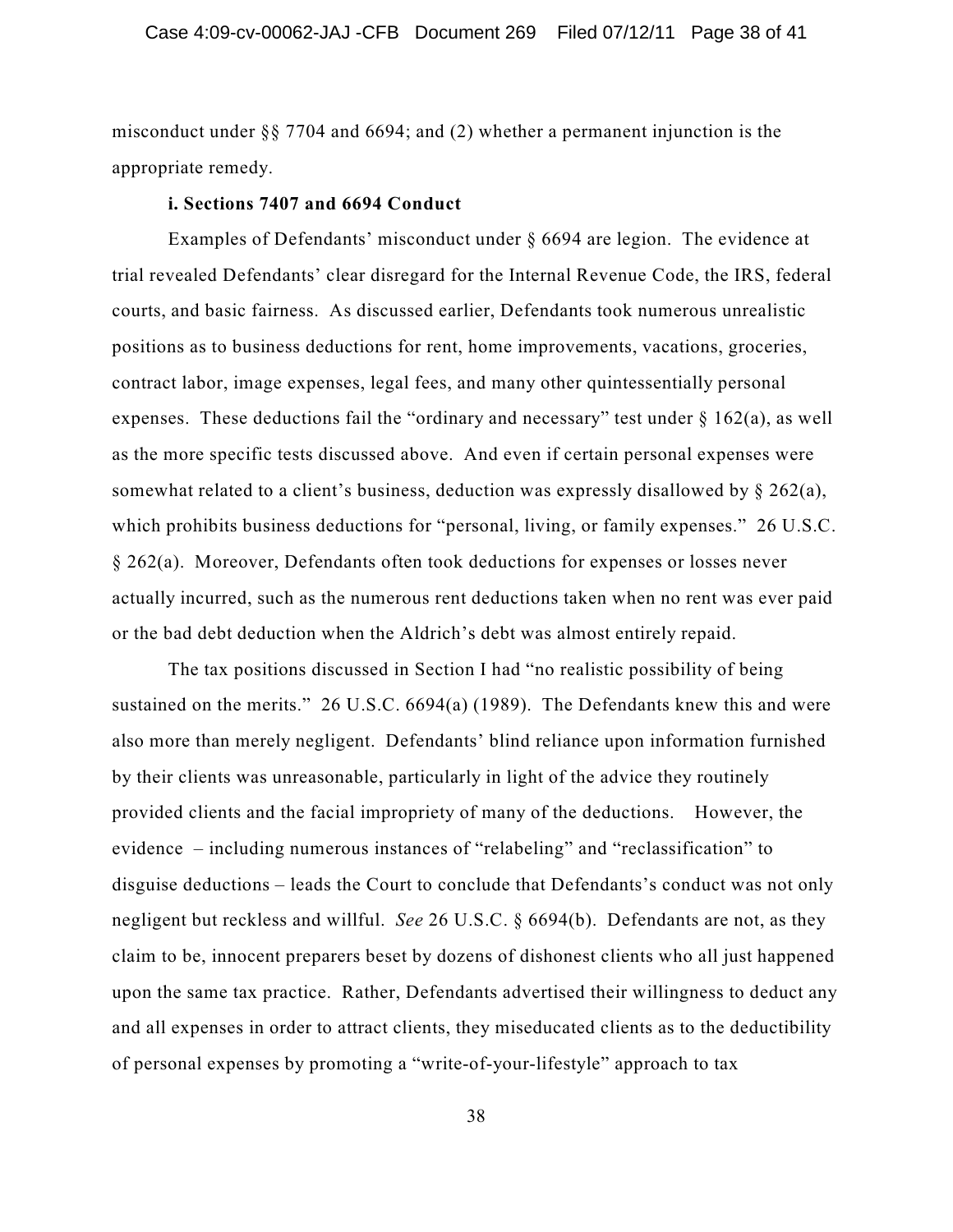preparation, and they assisted clients in carrying out that approach by taking overstated deductions and sometimes fabricating substantiative documents during the audit process. Defendants have engaged in a great deal of misconduct under § 6694.

Additionally, though, Defendants misrepresented their qualifications to both clients and the IRS on multiple occasions – conduct that alone justifies an injunction under § 7407.

# **ii. A Permanent Injunction is Necessary**

The Court must now determine the appropriate remedy for Defendants' misconduct. To permanently enjoin Defendants from acting as tax return preparers, the Court must find that (1) an injunction is appropriate to prevent the recurrence of conduct proscribed by § 7407; (2) Defendants have "continually and repeatedly" engaged in such conduct; and (2) a narrower injunction prohibiting just that proscribed conduct would be insufficient. 26 U.S.C. § 7407. Applying this standard, the Court concludes that a permanent injunction is justified in this case.

An injunction is appropriate and necessary to prevent the recurrence of Defendants' misconduct. The Court notes that other sanctions, including a criminal conviction, have proven ineffective and that Defendants not only take improper deductions but also try to hide those deductions under misleading or ambiguous labels, such as deducting images expenses as "supplies" or "advertising." The other factors set forth in *Benson* support this conclusion. *See Benson*, 561 F.3d at 724. The gravity of the harm caused by Defendants' misconduct is great. *See id.* It has resulted in numerous investigations, audits, and settlement procedures by the IRS; an unknowable number of unaudited but inaccurate returns filed by other clients; and this protracted lawsuit.

Defendants' participation and degree of scienter also weigh in favor of an injunction. *See id.* Schwartz-Musin and Musin each prepared a large number of returns, and Howard Musin signed every return their company prepared. Defendants' attempts to explain away their over-deductions and various other deceptions were belied by the clear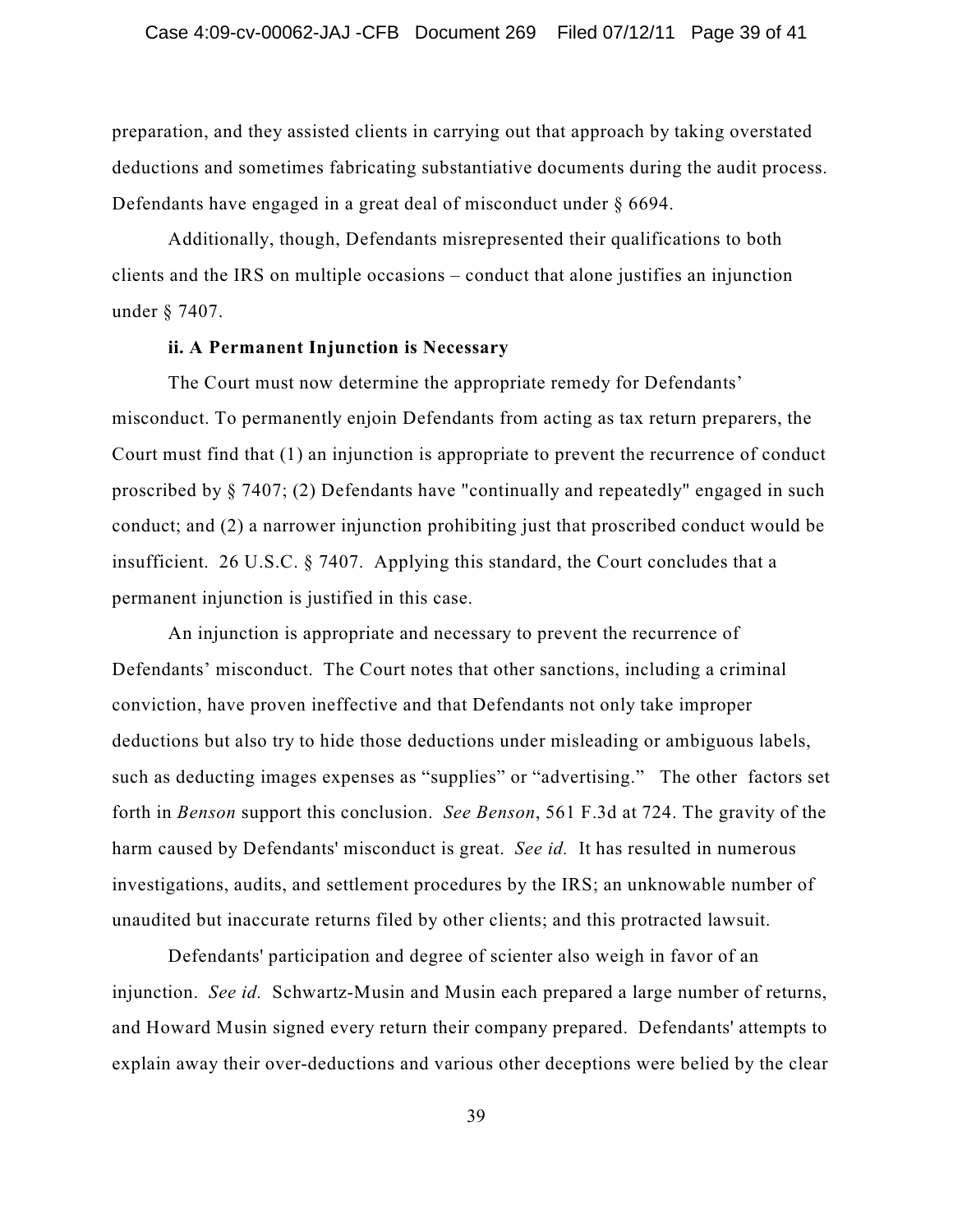pattern of deceit revealed at trial, evidenced by the sheer volume of bad returns they filed. For every client who provided an expense report with unrealistic deductions, Defendants claim to have relied entirely on the documentation and to unfailingly trust the client. Yet, for every client whose return reflected greater deductions than they had recorded on expense reports, Defendants claim to have had an undocumented conversation with the client, which invariably resulted in the discovery of additional deductible expenses. The Court finds this literally incredible.

Defendants' misconduct also has been continual and repeated. Starting in 1987, the IRS and the federal courts have applied a series of graduated sanctions to Defendants, particularly to Jill Schwartz-Musin. But Defendants are again before the Court, having engaged in exactly the same conduct previously sanctioned, as well as additional misconduct for which they have never before been penalized. Neither an IRS bar nor a criminal conviction – notice of wrongdoing in the most egregious manner – has dissuaded Defendants from taking bad deductions and otherwise cheating the IRS. Moreover, Defendants' testimony also made clear that they refuse to accept any culpability. They testified that they consider image expenses to be fully and properly deductible notwithstanding established law to the contrary, and that they stopped deducting image expenses only because it was no longer worth the trouble.

Finally, a narrower injunction – prohibiting only the various kinds of misconduct Defendants commit – would be insufficient, if not altogether futile. If disqualification from practice before the IRS and criminal penalties were insufficient, an item-by-item injunction would likely also be sidestepped, and it would be extremely difficult to monitor and enforce. For these reasons, the Court finds it necessary to permanently enjoin Defendants from acting as tax preparers, a penalty that is unquestionably warranted by Defendants' misconduct.